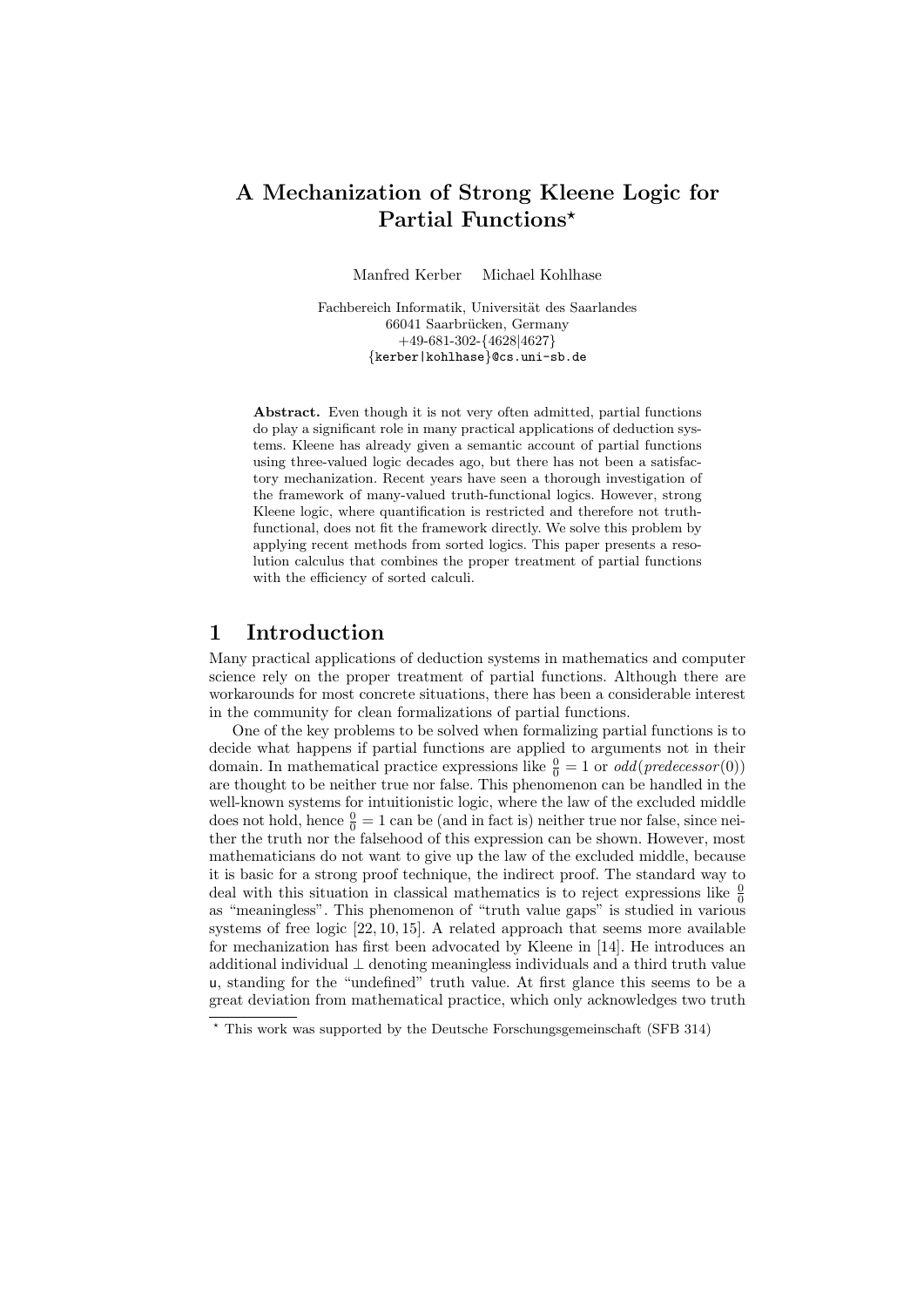values, but the third truth value simply labels situations that would be rejected in mathematical practice anyway.

In recent years, methods for the operationalization of many-valued logics have been developed by Carnielli [6], Hähnle [12], Baaz and Fermüller [2]. All of these logics have in common that they are truth-functional, that is, composed formulae obtain their truth values from their components and (for quantifiers) from all instances of the scope. Therefore a direct utilization of these methods is impossible for Kleene logic, since his quantifiers only range over defined values, that is, not over  $\perp$ . Kleene's approach has been utilized by Tichy [21], Lucio-Carrasco and Gavilanes-Franco [16] to give logical systems for partial functions. Both approaches offer unsorted operationalizations of the systems in sequent calculi by providing special subcalculi for reasoning about definedness.

Other authors (cf. [5, 8, 19, 24]) have avoided the problems that accompany treating a third truth value, and simply consider all atomic expressions containing a meaningless term as false. This has the advantage that partial functions can be handled within the classical two-valued framework. However, the serious drawback is that the results of these logic systems can be unintuitive to the working mathematician. For instance it is mathematical consensus that the following equation should only hold provided that  $y$  is not 0:

$$
\forall x_{\text{IR}}, y_{\text{IR}}, z_{\text{IR}} \text{ } z = \frac{x}{y} \Rightarrow x = y * z
$$

However, in the abovementioned systems this is a theorem, since for  $y = 0$  the atom  $z = \frac{x}{0}$  obtains the truth value f which in turn makes the implication true. We formalize Kleene's ideas for partial functions in an order-sorted three-valued logic, called  $\mathcal{SKL}$ , that uses the Kleene's strong interpretation of connectives and quantifiers and adapts techniques from Weidenbach's logic [24] to handle definedness information. It will turn out (cf. example 39) that the formula above is not a theorem in our formalization, since the case  $y = 0$  is a counterexample.

## 2 Strong Order-Sorted Kleene Logic  $(SKL)$

In [14] Kleene presents a logic, which he calls *strong three-valued logic* for reasoning about partial recursive predicates on the set of natural numbers. He argues that the intuitive meaning of the third truth value should be "undefined" or "unknown" and introduces the truth tables shown in definition 26. Similarly Kleene enlarges the universe of discourse by an element  $\perp$  denoting the undefined number. In his exposition the quantifiers only range over natural numbers, in particular he does not quantify over the undefined individual (number).

The approach of this paper is to make Kleene's meta-level discussion of defined and undefined individuals explicit by structuring the universe of discourse with the sort  $\mathfrak D$  for all defined individuals. Furthermore all functions and predicates are strict, that is, if one of the arguments of a compound term or an atom evaluates to  $\perp$ , then the term evaluates to  $\perp$  or the truth value of the atom is u. Just as in Kleene's system, our quantifiers only range over individuals in  $\mathfrak{D}$ , that is, individuals that are not undefined. This is in contrast to the well-understood framework for truth-functional many-valued logics, where the concept of definedness and defined quantification cannot be easily introduced, since quantification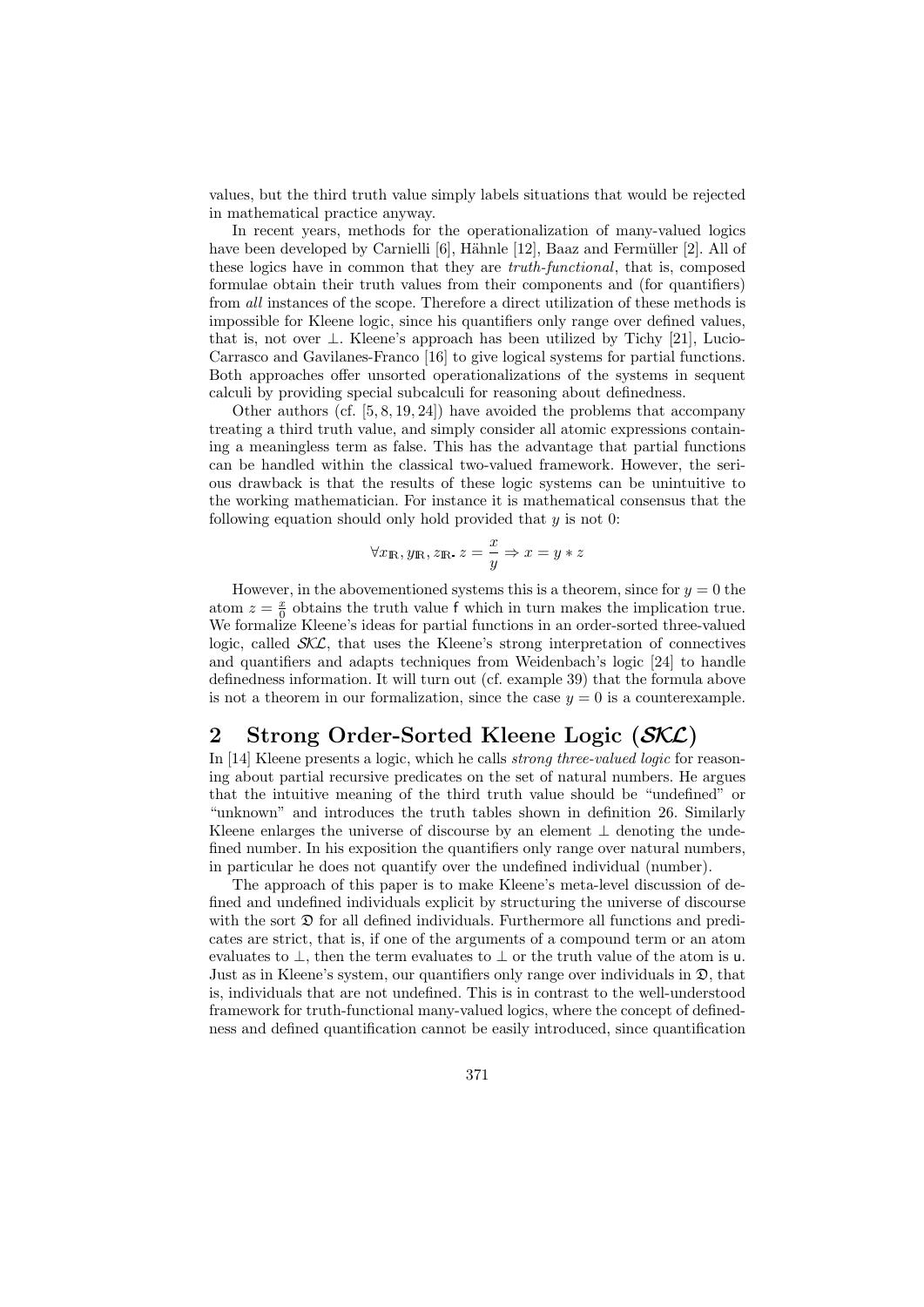is truth-functional and depends on the truth values for all (even the undefined) instantiations of the scope. Kleene's concept of bounded quantification is essential for our program of representing partial functions, since in a truth-functional approach no proper universally quantified expression can evaluate to the truth value t (dually for the existential quantifier), since all functions and predicates are assumed strict.

In the following we present the logic system  $\mathcal{SKL}$ , which is a sorted version of what we believe to be a faithful formalization of Kleene's ideas from [14]. We treat the sorted version here, since we need the machinery for dynamic sorts in the calculus to be able to treat the sort  $\mathfrak D$  (sort techniques as that from [24, 25] give us the bounded quantification). We will call formulations of  $\mathcal{SKL}$  where  $\mathfrak D$ is the only sort in the signature strong unsorted Kleene logic. The further use of sorts gives the well-known advantages of sorted logics for the conciseness of representation and reduction of search spaces.

#### Syntax

**Definition 21 (Signature)** A *signature*  $\Sigma = (\mathcal{S}, \mathcal{V}, \mathcal{F}, \mathcal{P})$  consists of the following disjoint sets

- $-$  S is a finite set of *sorts* including the sort  $\mathfrak{D}$ . We define  $S^* := S \setminus \{ \mathfrak{D} \}$
- $V$  is a set of *variable symbols*. Each variable x is associated with a unique sort  $S$ , which we write in the index, i.e.  $x_S$ . We assume that for each sort  $S \in \mathcal{S}$  there is a countably infinite supply of variables of sort S in V.
- $-$  F is a set of function symbols.
- $P$  is the set of *predicate symbols*.

The sets F and P are subdivided into the sets  $\mathcal{F}^k$  of function symbols of arity k and  $\mathcal{P}^k$  of predicate symbols of arity k. Note that individual constants are just nullary functions. We call a signature *unsorted* if  $S^*$  is empty, that is, if  $\mathfrak{D}$  is the only sort.

Definition 22 (Terms and Formulae) We define the set of terms to be the set of variables together with *compound terms*  $f(t^1, \ldots, t^k)$  for terms  $t^1, \ldots, t^k$ and  $f \in \mathcal{F}^k$ .

If  $P \in \mathcal{P}^k$ , then  $P(t^1, \ldots, t^k)$  is a proper atom. If t is a term and S a sort then  $t \leq S$  is a *sort atom*. The set of *formulae* contains all atoms and with formulae A and B the formulae  $A \wedge B$ ,  $A \vee B$ ,  $A \Rightarrow B$ ,  $\neg A$ ,  $\exists A$ ,  $\forall x_S$ , A and  $\exists x_S$ , A. Here the intended meaning of  $A$  is that  $A$  is defined.

#### Semantics

In this section we will define the three valued semantics for  $\mathcal{SKL}$  by postulating an "undefined individual"  $\perp$  in the universe of discourse. Note that this is similar to the classical flat CPO construction [20], but Kleene's interpretation of truth values does not make u minimal. Since we are not interested in least fix-points, monotonicity does not play a role in this paper.

Definition 23 (Strict  $\Sigma$ -Algebra) Let  $\Sigma$  be a signature, then a pair  $(A, \mathcal{I})$ is called a *strict*  $\Sigma$ -algebra, iff

1. the *carrier set* A is a set of at least two elements that contains  $\perp$ ,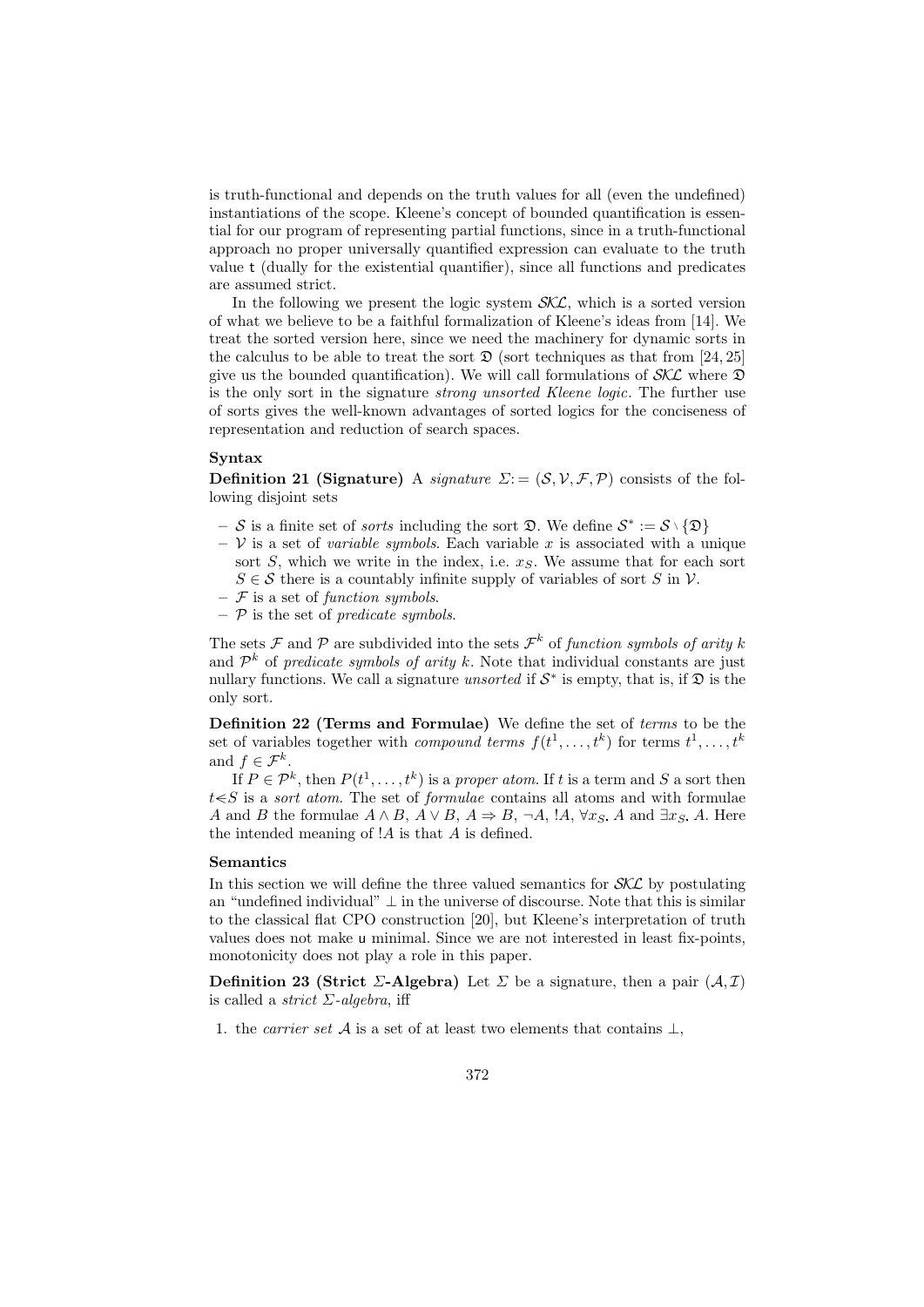- 2. the *interpretation function*  $\mathcal I$  obeys the following restrictions:
	- (a) For all function symbols f, the function  $\mathcal{I}(f): \mathcal{A}^k \longrightarrow \mathcal{A}$  is strict for  $\bot$ , that is,  $\mathcal{I}(f)(a_1, \ldots, a_k) = \bot$ , if  $a_i = \bot$  for (at least) one *i*.
	- (b) If P is a predicate symbol, then the relation  $\mathcal{I}(P) \subseteq A^k$  is strict for  $\perp$ , that is,  $\mathcal{I}(P)(a_1, \ldots, a_k) = \mathsf{u}$ , if  $a_i = \perp$  for (at least) one *i*.
	- (c) If  $S \neq \mathfrak{D}$  is a sort, then  $\mathcal{I}(S)$  is a total, unary, and strict relation, that is,  $\mathcal{I}(S)(a) \in \{\mathsf{f},\mathsf{t}\},\$  if  $a \neq \bot$  and  $\mathcal{I}(S)(\bot) = \mathsf{u}$ .
	- (d)  $\mathcal{I}(\mathfrak{D})(\perp) = f$  and  $\mathcal{I}(\mathfrak{D})(a) = t$ , if  $a \neq \perp$ . Note that in contrast to all other sorts and predicates, the denotation of  $\mathfrak D$  is not a strict relation.

We define the *carrier*  $\mathcal{A}_S$  of sort S as  $\mathcal{A}_S := \{a \in \mathcal{A} \mid \mathcal{I}(S)(a) = \mathsf{t}\}.$  Note that in contrast to other sorted logics, it is not assumed that the  $A<sub>S</sub>$  are non-empty. This fact will require special treatments in the transformation to clause normal form and for instantiations in the resolution calculus. Furthermore  $\perp \notin \mathcal{A}_S$  for any  $S \in \mathcal{S}$ .

By systematically deleting  $\perp$  and u from the carrier and the truth values we can canonically transform strict  $\Sigma$ -algebras into algebras of partial functions. These are an algebraic account of the standard interpretation in mathematics, where partiality of functions is directly modeled by right-unique relations. Obviously these notions of algebras have a one-to-one correspondence, so both approaches are equivalent.

**Definition 24 (Σ-assignment)** Let  $(A, \mathcal{I})$  be a strict  $\Sigma$ -algebra, then we call a total mapping  $\varphi: \mathcal{V} \longrightarrow \mathcal{A}$  a  $\Sigma$ -assignment, iff  $\varphi(x_S) \in \mathcal{A}_S$ , provided  $\mathcal{A}_S$  is nonempty and  $\varphi(x_S) = \bot$  if  $\mathcal{A}_S = \emptyset$ . We denote the *Σ*-assignment that coincides with  $\varphi$  away from x and maps x to a with  $\varphi$ ,  $[a/x]$ .

**Definition 25** Let  $\varphi$  be a *Σ*-assignment into a strict *Σ*-algebra (*A, I*) then we define the value function  $\mathcal{I}_{\varphi}$  from formulae to A inductively to be

1.  $\mathcal{I}_{\varphi}(f) := \mathcal{I}(f)$ , if f is a function or a predicate. 2.  $\mathcal{I}_{\varphi}(x) := \varphi(x)$ , if x is a variable. 3.  $\mathcal{I}_{\varphi}(f(t^1,\ldots,t^k)) := \mathcal{I}(f)(\mathcal{I}_{\varphi}(t^1),\ldots,\mathcal{I}_{\varphi}(t^k)),$  if f is a function or predicate. 4.  $\mathcal{I}_{\varphi}(t\in S) = \mathcal{I}(S)(\mathcal{I}_{\varphi}(t)).$ 

Note that this definition applies to  $P$  and  $\mathcal F$  alike, thus we have given the semantics of all atomic formulae. The semantic status of sorts is that of total unary predicates; in particular in A we have  $\mathcal{I}_{\varphi}(t\leq S) = u$ , iff  $\mathcal{I}_{\varphi}(t) = \bot$ .

Definition 26 The value of a formula dominated by a connective is obtained from the value(s) of the subformula(e) in a truth-functional way. Therefore it suffices to define the truth tables for the connectives:

| $\wedge$ fut |  |  | $V$ fut   |  | $\Rightarrow$ fut |               |  |               |                                                                                |            |         |
|--------------|--|--|-----------|--|-------------------|---------------|--|---------------|--------------------------------------------------------------------------------|------------|---------|
| $f$ f f f f  |  |  | $f$ f ut  |  |                   | $f$ ttt       |  | $\frac{7}{f}$ |                                                                                |            |         |
| $u$ fuu      |  |  | $u$ u u t |  |                   | $u$   $u$ u t |  |               | $\begin{array}{c} u \\ t \end{array}$ of $\begin{array}{c} u \\ f \end{array}$ | $u \mid f$ |         |
| $t$ fut      |  |  | $t$ t t t |  |                   | $t$ fut       |  |               |                                                                                |            | $t$ $t$ |

Kleene does not use the ! operator as a connective but treats it on the metalevel. Note while it is useful it is not necessary for the treatment. Furthermore,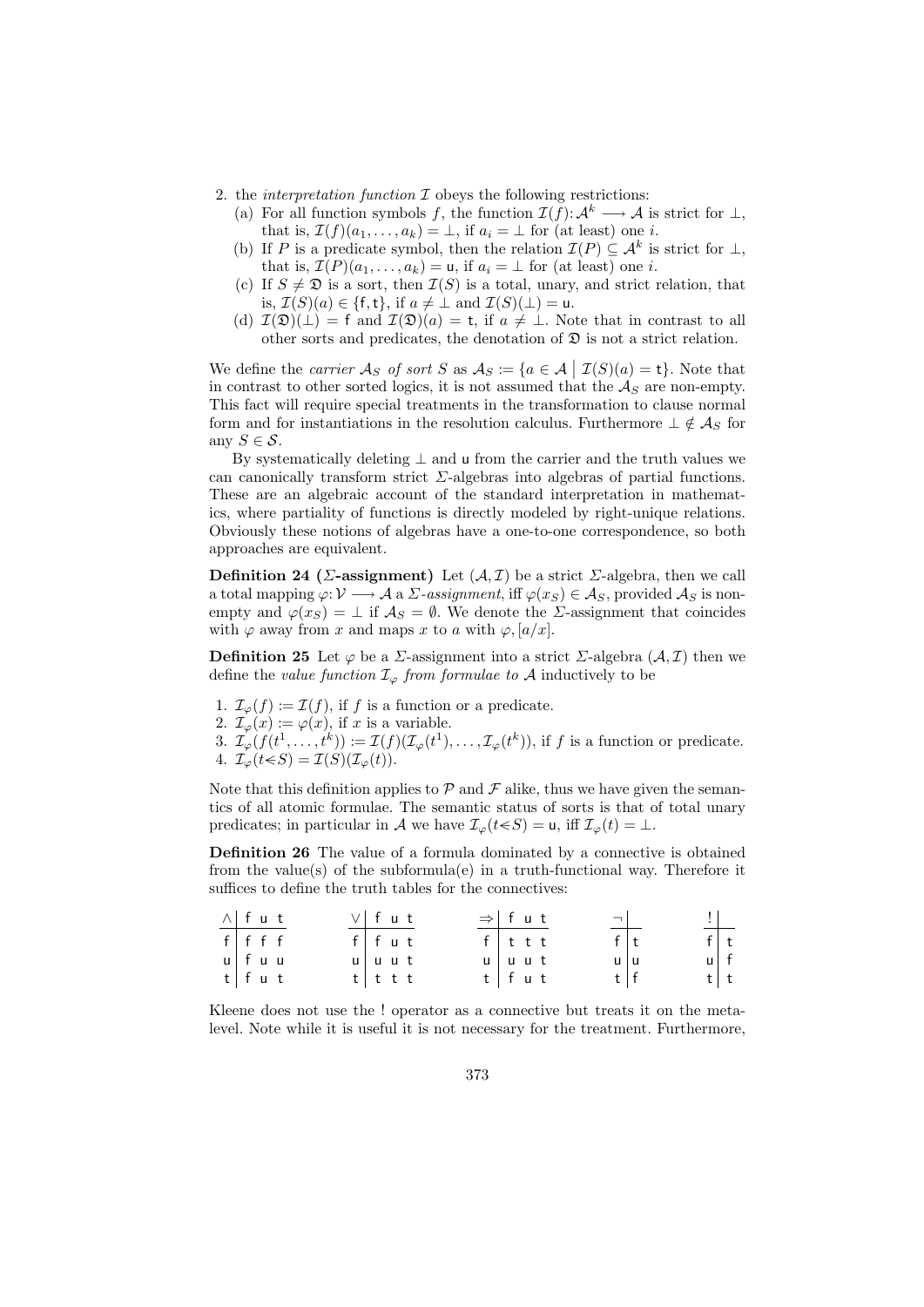even this connective does not render  $\mathcal{SKL}$  truth-functionally complete, since, just like negation and conjunction, ! is normal, that is, when restricted to  $\{f, t\}$  all connectives yield values in  $\{f, t\}.$ 

The semantics of the quantifiers is defined with the help of function  $\widetilde{\mathbb{Y}}$  and  $\widetilde{\exists}$ from the non-empty subsets of the truth values in the truth values. We define

$$
\mathcal{I}_{\varphi}(\mathsf{Q}x_S, A) := \mathsf{Q}(\{\mathcal{I}_{\varphi, [a/x]}(A) \mid a \in \mathcal{A}_S\})
$$

where  $Q \in \{ \forall, \exists \}$  and furthermore

$$
\widetilde{\forall}(T) := \begin{cases} \mathtt{t} & \text{for } T = \mathtt{\{t\}} \\ \mathtt{u} & \text{for } T = \mathtt{\{t,u\}} \text{ or } \mathtt{\{u\}} \\ \mathtt{f} & \text{for } \mathtt{f} \in T \end{cases} \quad \text{and} \quad \widetilde{\exists}(T) := \begin{cases} \mathtt{t} & \text{for } \mathtt{t} \in T \\ \mathtt{u} & \text{for } T = \mathtt{\{f,u\}} \text{ or } \mathtt{\{u\}} \\ \mathtt{f} & \text{for } T = \mathtt{\{f\}} \end{cases}
$$

Note that with this definition quantification is separated into a truth-functional part  $\forall$  and an instantiation part that only considers members of  $\mathcal{A}_S$ . Since  $\bot$  is not a member of any  $\mathcal{A}_{\mathcal{S}}$ , quantification never considers it and therefore cannot be truth-functional even for the unsorted case.

For lack of space we will in the following often only treat the (sufficient) subset  $\{\wedge, \neg, !, \forall\}$  of logical symbols, since all others can be defined from these.

**Definition 27 (Σ-Model)** Let A be a formula, then we call a strict  $\Sigma$ -algebra  $\mathcal{M} := (\mathcal{A}, \mathcal{I})$  a  $\Sigma$ -model for A (written  $\mathcal{M} \models A$ ), iff  $\mathcal{I}_{\varphi}(A) = t$  for all  $\Sigma$ assignments  $\varphi$ . With this notion we can define the notions of validity, (un)satisfiability, and entailment in the usual way.

Remark 28 The "tertium non datur" principle of classical logic is no longer valid, since formulae can be undefined, in which case they are neither true nor false. We do however have a "quartum non datur" principle, that is, formulae are either true, false, or undefined, which allows us to derive the validity of a formula by refuting that it is false or undefined. We will use this observation in our resolution calculus.

#### Extended Example

We will formalize an extended example from elementary algebra that shows the basic features of  $\mathcal{SKL}$ . Here the sort  $\mathbb{R}^*$  denotes the real numbers without zero. Note that we use the sort information to encode definedness information for inversion:  $\frac{1}{x}$  is defined for all  $x \in \mathbb{R}^*$ , since  $\mathbb{R}^*$  is subsort of  $\mathfrak D$  by definition. Naturally, we give only a reduced formalization of real number arithmetic that is sufficient for our example. (For instance, we could add expressions like  $\frac{1}{0} \neq \mathfrak{D}$ .) Consider the formula  $A := (A1 \land A2 \land A3 \land A4 \land A5) \Rightarrow T$  with

| A1 $\forall x_{\mathbb{R}} x \neq 0 \Rightarrow x \in \mathbb{R}^*$ | A4 $\forall x_{\mathbb{R}} \forall y_{\mathbb{R}} x - y \in \mathbb{R}$                                 |
|---------------------------------------------------------------------|---------------------------------------------------------------------------------------------------------|
| A2 $\forall x_{\mathbb{R}^*} \ \frac{1}{x} \in \mathbb{R}^*$        | A5 $\forall x_{\mathbb{R}} \forall y_{\mathbb{R}} x - y = 0 \Rightarrow x = y$                          |
| A3 $\forall x_{\mathbb{R}^*}^{\mathbb{R}^*} x^2 > 0$                | T $\forall x_{\mathbb{R}} \forall y_{\mathbb{R}} x \neq y \Rightarrow \left(\frac{1}{x-y}\right)^2 > 0$ |

An informal mathematical argumentation why T is entailed by  $A1 \wedge \ldots \wedge A5$ can be as follows:

Let x and y be arbitrary elements of **R**. If  $x = y$ , the premise of T is false, hence the whole expression true (in this case the conclusion evaluates to u). If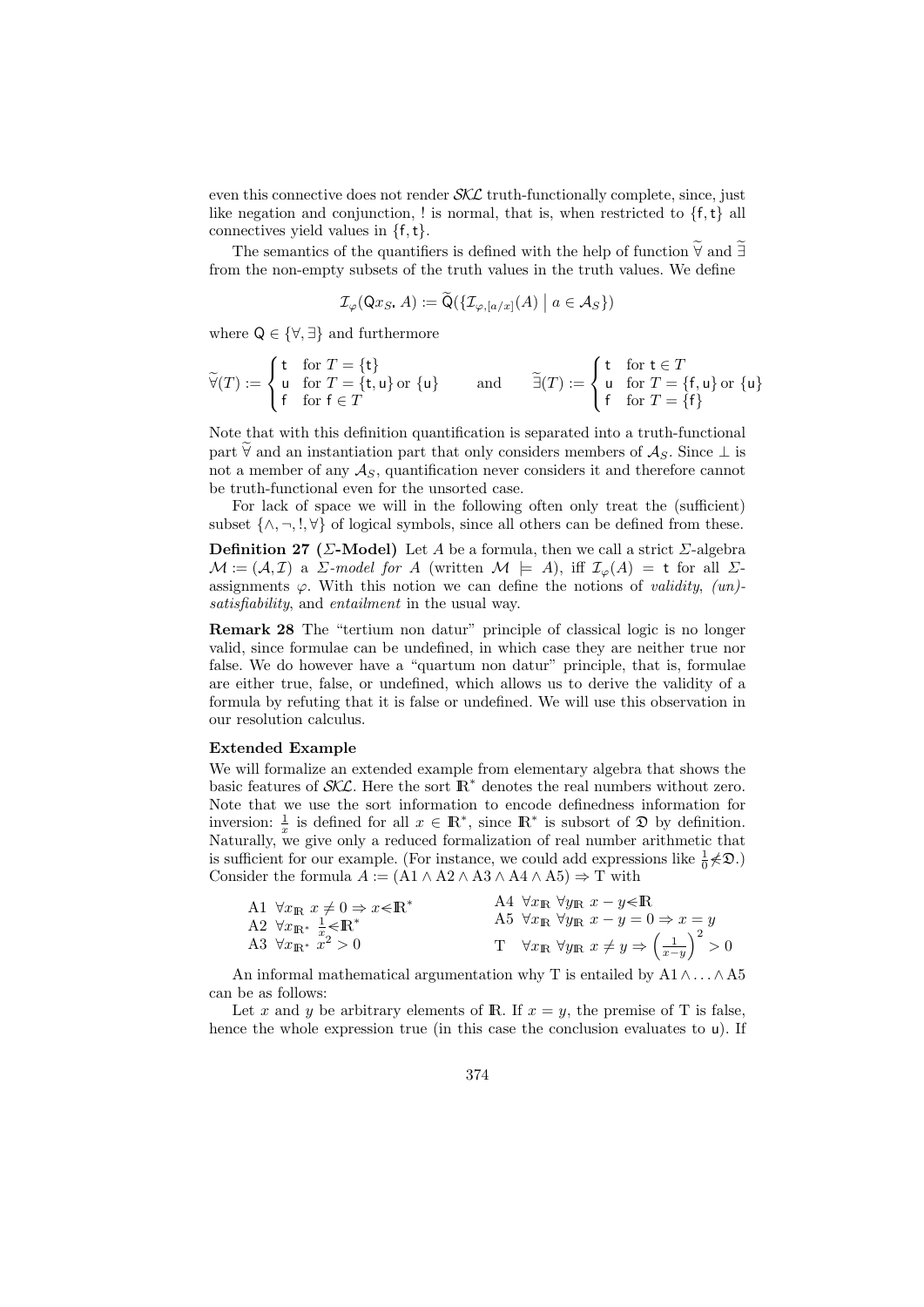$x \neq y$ , then the premise is true and the truth value of the whole expression is equal to that of the conclusion  $\left(\frac{1}{x-y}\right)^2 > 0$ . Since  $x \neq y$  we get by A5 that  $x-y \neq 0$  and by A4 that  $x-y \in \mathbb{R}$ , hence by A1  $x-y \in \mathbb{R}^*$  and by A2  $\frac{1}{x-y} \in \mathbb{R}^*$ , which finally gives  $\left(\frac{1}{x-y}\right)^2 > 0$  together with A3.

However, if we analyze the justification of this argumentation, we see that there is a hidden assumption, namely the totality of the binary predicate  $>$  on  $\mathbb{R}\times\mathbb{R}$ . In fact the formula A is not a tautology, since it is possible to interpret the > predicate as undefined for the second argument being zero, so that A3 as well as T evaluate to u, while the other Ai evaluate to t, hence the whole expression evaluates to u. There are two solutions of this problem, namely adding further formulae Ai, in which the definiteness of the predicates are specified, or – what is normally done in mathematics – to start with a formula where the Ai are assumed to be true, that is, neither false nor undefined. We will discuss the alternatives in remark 310 and modify the example accordingly.

#### Relativization into Truth-Functional Logic

In this section we show that we can always systematically transform  $\mathcal{SKL}$  formulae to formulae in an unsorted truth-functional three-valued logic  $\mathbf{K}^3$  in a way that respects the semantics. However, we will see that this formulation will lose much of the conciseness of the presentation and enlarge the search spaces involved with automatic theorem proving.

At first glance it may seem that  $SKC$  is only an order-sorted variant of a three-valued instance of the truth-functional many-valued logics that were very thoroughly investigated by Carnielli, Hähnle, Baaz and Fermüller  $[2, 6, 12]$ . However, since all instances of this framework are truth-functional, even unsorted  $SKL$  does not fit into this paradigm, since quantification excludes the undefined element. In SKL quantification is bounded by sorts, which are all subsorts of the sort D of defined objects. Therefore relativization not only considers sort information, it also has to care about definedness aspects in quantification.

Informally,  $K^3$ -formulae are just first-order formulae (with the additional unary connective !). While the three-valued semantics of the connectives is just that given in definition 26, the semantics of quantifications uses unrestricted instantiation:

$$
\mathcal{I}_{\varphi}(\forall x \; A) := \widetilde{\forall} (\{\mathcal{I}_{\varphi,[a/x]}(A) \; \big| \; a \in \mathcal{A}\})
$$

**Definition 29** We define transformations  $\text{Rel}^{\mathcal{S}}$  and  $\text{Rel}^{\mathcal{D}}$ , that map  $\mathcal{SKL}$ -sentences to unsorted  $\mathcal{SKL}$ -sentences and further to  $\mathbf{K}^3$ -sentences.  $\mathbf{Rel}^{\mathcal{S}}$  is the identity on terms and atoms, homomorphic on connectives and

$$
\mathbf{Rel}^{\mathcal{S}}(\forall x_{S} \ \Phi) := \forall x_{\mathfrak{D}} \ S(x) \Rightarrow \mathbf{Rel}^{\mathcal{S}}(\Phi)
$$

Note that in order for these sentences to make sense in unsorted  $\mathcal{SKL}$  we have to extend the set of predicate symbols by unary predicates S for all sorts  $S \in \mathcal{S}^*$ . Furthermore, for any of these new predicates we need the axiom:  $\forall x_{\mathfrak{D}}$ . IS(x). The set of all these axioms is denoted by  $\text{Rel}^{\mathcal{S}}(\Sigma)$ .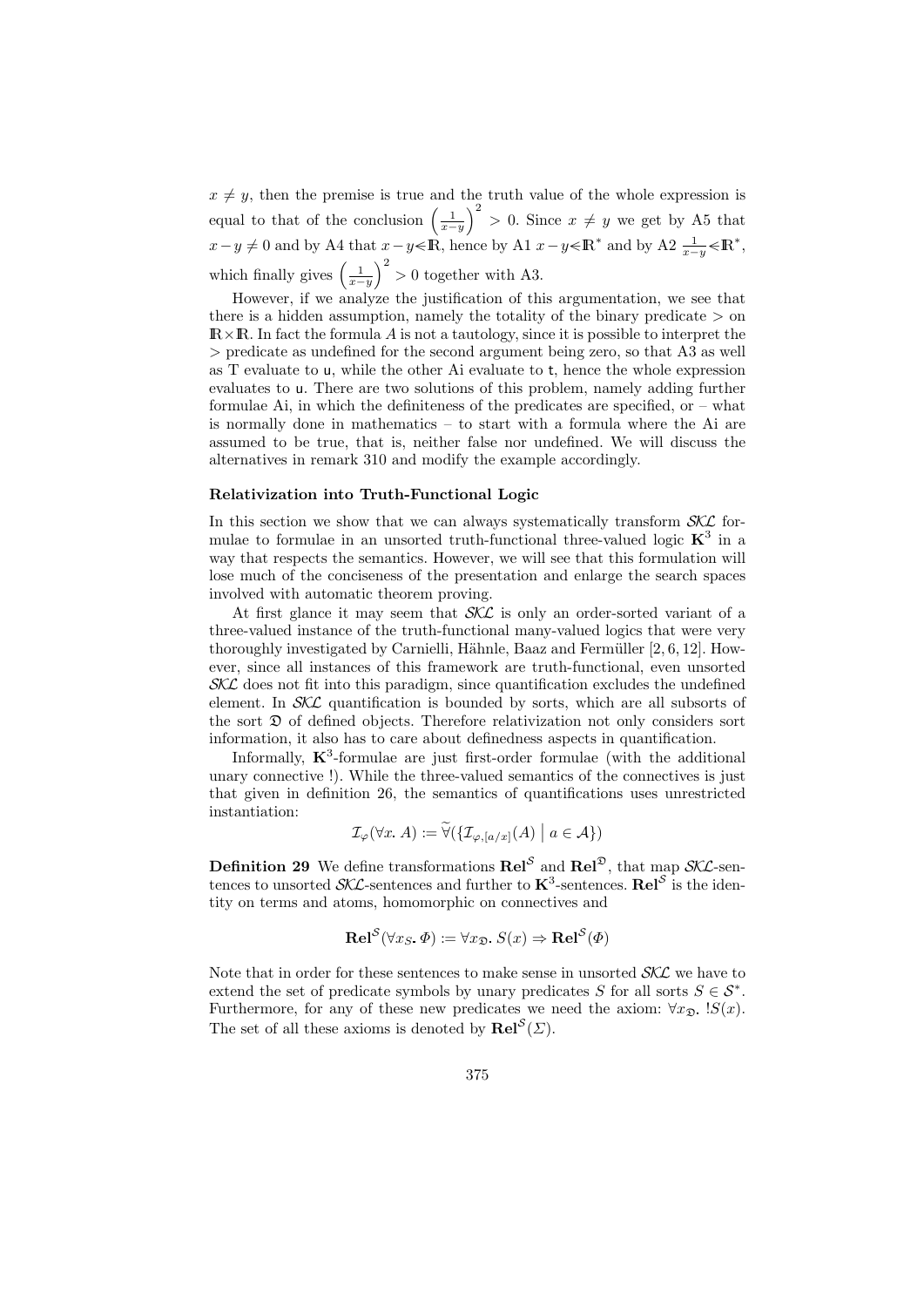We define  $\text{Rel}^{\mathfrak{D}}$  to be the identity (only dropping the sort references from the variables) on terms and proper atoms and

$$
\mathbf{Rel}^{\mathfrak{D}}(t \leq \mathfrak{D}) = \mathfrak{D}(t) \qquad \text{and} \qquad \mathbf{Rel}^{\mathfrak{D}}(\forall x_{\mathfrak{D}} \cdot A) = \forall x \cdot \mathfrak{D}(x) \Rightarrow \mathbf{Rel}^{\mathfrak{D}}(A)
$$

Just as above we have to extend the set of predicate symbols by a unary predicate  $\mathfrak D$  and need a set  $\text{Rel}^{\mathfrak D}(\Sigma)$  of signature axioms, which contains the axioms

$$
\forall x_1, \ldots, x_n \ P^n(x_1, \ldots, x_n) \lor \neg P^n(x_1, \ldots, x_n) \Rightarrow (\mathfrak{D}(x_1) \land \ldots \land \mathfrak{D}(x_n)) \forall x_1, \ldots, x_n \ \mathfrak{D}(f(x_1, \ldots, x_n)) \Rightarrow (\mathfrak{D}(x_1) \land \ldots \land \mathfrak{D}(x_n))
$$

for any predicate symbol  $P \in \mathcal{P}^n$ , such that  $P \neq \mathfrak{D}$  and for any function symbol  $f \in \mathcal{F}^n$ , together with the axioms

$$
\forall x \ \mathbf{!} \mathfrak{D}(x)^1 \qquad \text{and} \qquad \exists x \ \mathfrak{D}(x)
$$

These axioms axiomatize the  $\mathcal{SKL}$  notion of definedness in  $\mathbf{K}^3$ . In particular the last axioms state that the predicate  $\mathfrak D$  is two-valued and non-empty, in contrast to all other sort predicates which are strict, thus three-valued, and may be empty. The other axioms force all functions and predicates to be interpreted strictly with respect to the  $\mathfrak{D}$  predicate. Note that in the case of nullary function symbols the signature axioms have the form  $\mathfrak{D}(c^0)$ , which state that individual constants are defined.

**Theorem 210 (Sort Theorem)** Let  $\Phi$  be a set of sentences, then the following statements are equivalent

- 1.  $\Phi$  has a  $\Sigma$ -model.
- 2. Rel<sup>S</sup>( $\Phi$ ) has a  $\Sigma \cup S^*$ -model that satisfies Rel<sup>S</sup>( $\Sigma$ ).
- 3. Rel<sup> $\mathfrak{D}_0$ </sup>Rel<sup>S</sup>( $\Phi$ ) has a K<sup>3</sup>-model that satisfies Rel $\mathfrak{D}(\Sigma \cup S^*) \cup \text{Rel}^{\mathfrak{D}}(\text{Rel}^S(\Sigma)).$

**Proof sketch:** Using standard sort techniques we can use the signature axioms of  $\Sigma$  to identify sorted models in the class of unsorted models, for details see [13].  $\Box$ 

As a consequence of the sort theorem, the standard operationalization for many-valued logics [2, 6, 12] can be utilized to mechanize strong order-sorted Kleene logic and in fact the system of Lucio-Carrasco and Gavilanes-Franco [16] can be seen as a standard many-valued tableau operationalization [12, 3] of the relativization of SKL. However, as the extended example shows, we can do better by using sorted methods, since relativization expands the size and number of input formulae and furthermore expands the search spaces involved in automatic theorem proving by building up many meaningless branches. Note that already the formulation of unsorted  $\mathcal{SKL}$  where we only have the required sort  $\mathfrak D$  is more concise than the relativized version and, as we will see, the theory of definedness is treated by the sorts in the  $RPF$  calculus (cf. section 3). Thus the  $RPF$  calculus is closer to informal practice than the relativization in this respect.

<sup>&</sup>lt;sup>1</sup> Since this is an axiom (see remark 310), we could also have used  $\forall x, \mathfrak{D}(x) \vee \neg \mathfrak{D}(x)$ here.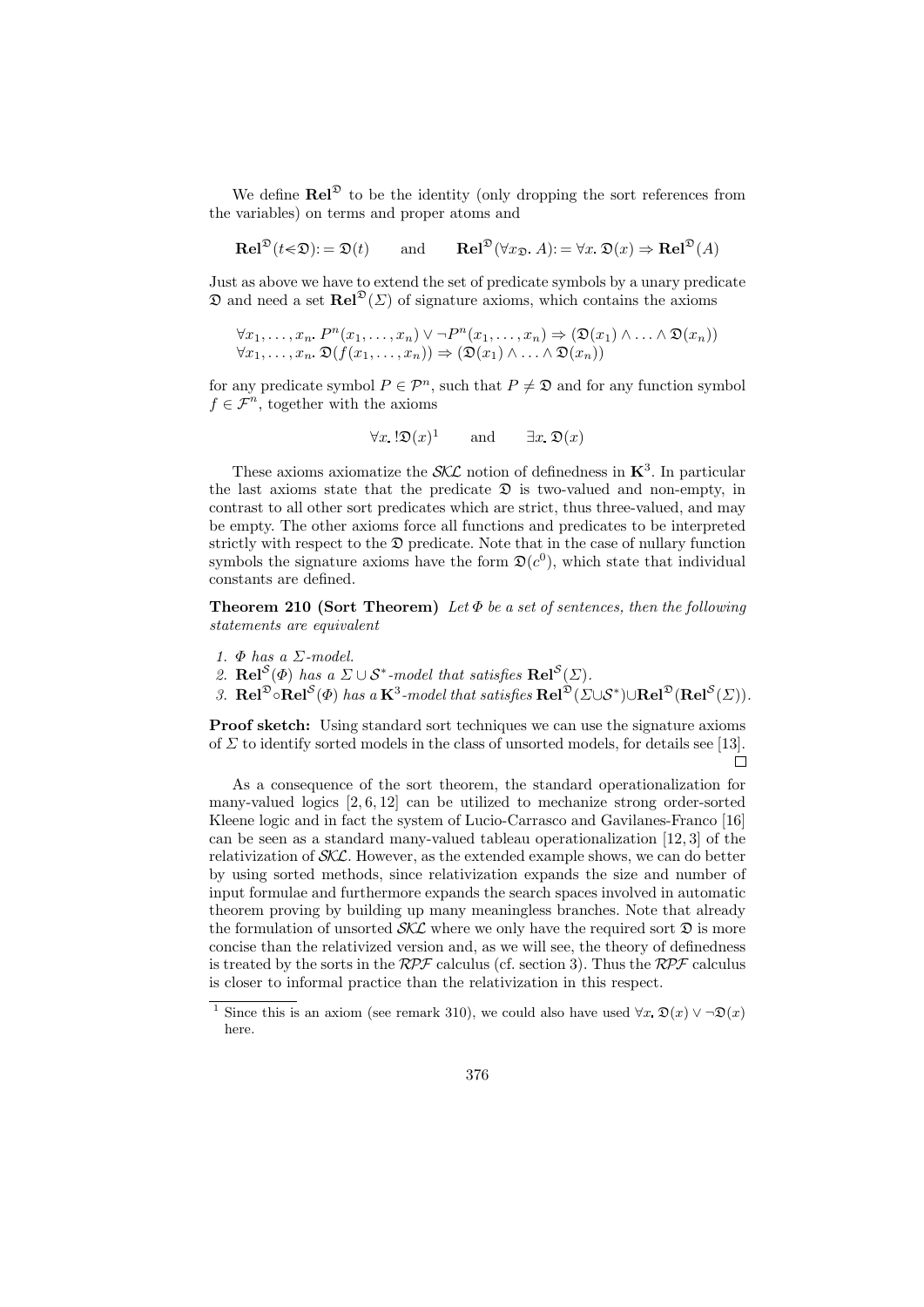### Extended Example (continued)

The relativization  $\text{Rel}^{\mathcal{S}}(\text{Rel}^{\mathcal{D}}(A))$  of the formula A in the extended example is the  $\mathbf{K}^3$ -formula  $(\mathrm{R1} \wedge \mathrm{R2} \wedge \mathrm{R3} \wedge \mathrm{R4} \wedge \mathrm{R5}) \Rightarrow \mathrm{RT}.$ 

R1  $\forall x \ \mathfrak{D}(x) \Rightarrow (\mathbb{R}(x) \Rightarrow (x \neq 0 \Rightarrow \mathbb{R}^*(x)))$ R2  $\forall x \ \mathfrak{D}(x) \Rightarrow (\mathbb{R}^*(x) \Rightarrow \mathbb{R}^*(\frac{1}{x}))$ R3  $\forall x \ \mathfrak{D}(x) \Rightarrow (\mathbb{R}^*(x) \Rightarrow x^2 > 0)$  $R4 \quad \forall x \ \mathfrak{D}(x) \Rightarrow (\mathbb{R}(x) \Rightarrow (\forall y \ \mathfrak{D}(y) \land \mathbb{R}(y) \Rightarrow \mathbb{R}(x-y)))$ R5  $\forall x \ \mathfrak{D}(x) \Rightarrow (\mathbb{R}(x) \Rightarrow (\forall y \ \mathfrak{D}(y) \Rightarrow (\mathbb{R}(y) \Rightarrow (x - y = 0 \Rightarrow x = y))))$ RT  $\forall x \ \mathfrak{D}(x) \Rightarrow (\mathbb{R}(x) \Rightarrow (\forall y \ \mathfrak{D}(y) \Rightarrow (\mathbb{R}(y) \Rightarrow (x \neq 0 \Rightarrow (\frac{1}{x})^2 > 0))))$ 

The set of signature axioms  $\text{Rel}^{\mathfrak{D}}(\Sigma \cup S^*) \cup \text{Rel}^{\mathfrak{D}}(\text{Rel}^{\mathcal{S}}(\Sigma))$  is the following set of  $\mathbf{K}^3$ -formulae:

| $R^= \forall x, y \ (x = y \lor x \neq y) \Rightarrow \mathfrak{D}(x) \land \mathfrak{D}(y)$         |                              | $\forall x \ \mathfrak{D}(x^2) \Rightarrow \mathfrak{D}(x)$                           |
|------------------------------------------------------------------------------------------------------|------------------------------|---------------------------------------------------------------------------------------|
| $R^{\geq}\forall x, y \ (x > y \lor x \not\geq y) \Rightarrow \mathfrak{D}(x) \land \mathfrak{D}(y)$ | $\mathfrak{D}^!$             | $\forall x \ \mathfrak{D}(x) \vee \neg \mathfrak{D}(x)$                               |
| $R^ \forall x, y \ \mathfrak{D}(x-y) \Rightarrow \mathfrak{D}(x) \wedge \mathfrak{D}(y)$             | $\mathfrak{D}^{\varnothing}$ | $\exists x \ \mathfrak{D}(x)$                                                         |
| $R' \quad \forall x \ \mathfrak{D}(\frac{1}{x}) \Rightarrow \mathfrak{D}(x)$                         |                              | $R^{IR}$ $\forall x \ \mathfrak{D}(x) \Rightarrow IR(x)$                              |
| $\mathrm{R}^{0}$ $\mathfrak{D}(0)$                                                                   |                              | $\mathbb{R}^{\mathbb{R}^*}$ $\forall x \ \mathfrak{D}(x) \Rightarrow \mathbb{R}^*(x)$ |

## 3 Resolution

In this section we present a resolution calculus  $\mathcal{RPF}$  with dynamic sorts that is a generalization of Weidenbach's work [24, 25] with ideas from [2, 12]. In the literature [23, 7, 18, 11] there are various calculi for sorted logics that vary in deductive power but have in common that the sort information available to sort reasoning remains static over the length of a proof. These methods are not sufficient for our purposes, since definedness<sup>2</sup> cannot in general be decided by syntactic means only, but is usually given in the form of logical axioms that have to be reasoned about in the calculus itself. In contrast to these Weidenbach's logics allows the declaration of conditional sort (and thus definedness) information. When these conditions are proved in the course of the proof, additional sort information becomes available for the sort reasoning mechanism. There are two variants of this calculus (unsorted unification [24] and sorted unification [25]), we have generalized both for our purposes, but in this paper we only present the first (simpler) version due to the lack of space. We refer the reader to the full version of this paper [13] for the other variant.

### Clause Normal Form

**Definition 31** Let A be a formula, then we call  $A^{\alpha}$  (the formula A indexed with the intended truth value  $\alpha \in \{\mathsf{f}, \mathsf{u}, \mathsf{t}\}\)$ , a *labeled formula*. We will call a labeled atom  $L^{\alpha}$  a *literal* and a set of literals  $\{L_1^{\alpha_1}, \ldots, L_n^{\alpha_n}\}$  a *clause*. We say that a Σ-model M satisfies a clause C, iff it satisfies one of its literals  $L^{\alpha} \in C$ , that is,

<sup>&</sup>lt;sup>2</sup> Cohn's Boolean lattice of sorts [7] has  $\perp$  elements for ill-sorted terms and formulae. While the notation is similar to ours, this concept should not be confused with undefinedness. In contrast to Kleene's interpretation, all of Cohn's connectives are strict and no expression containing ill-sorted elements can be a tautology, making his calculus and his notion of ill-sortedness inappropriate for the treatment of undefinedness.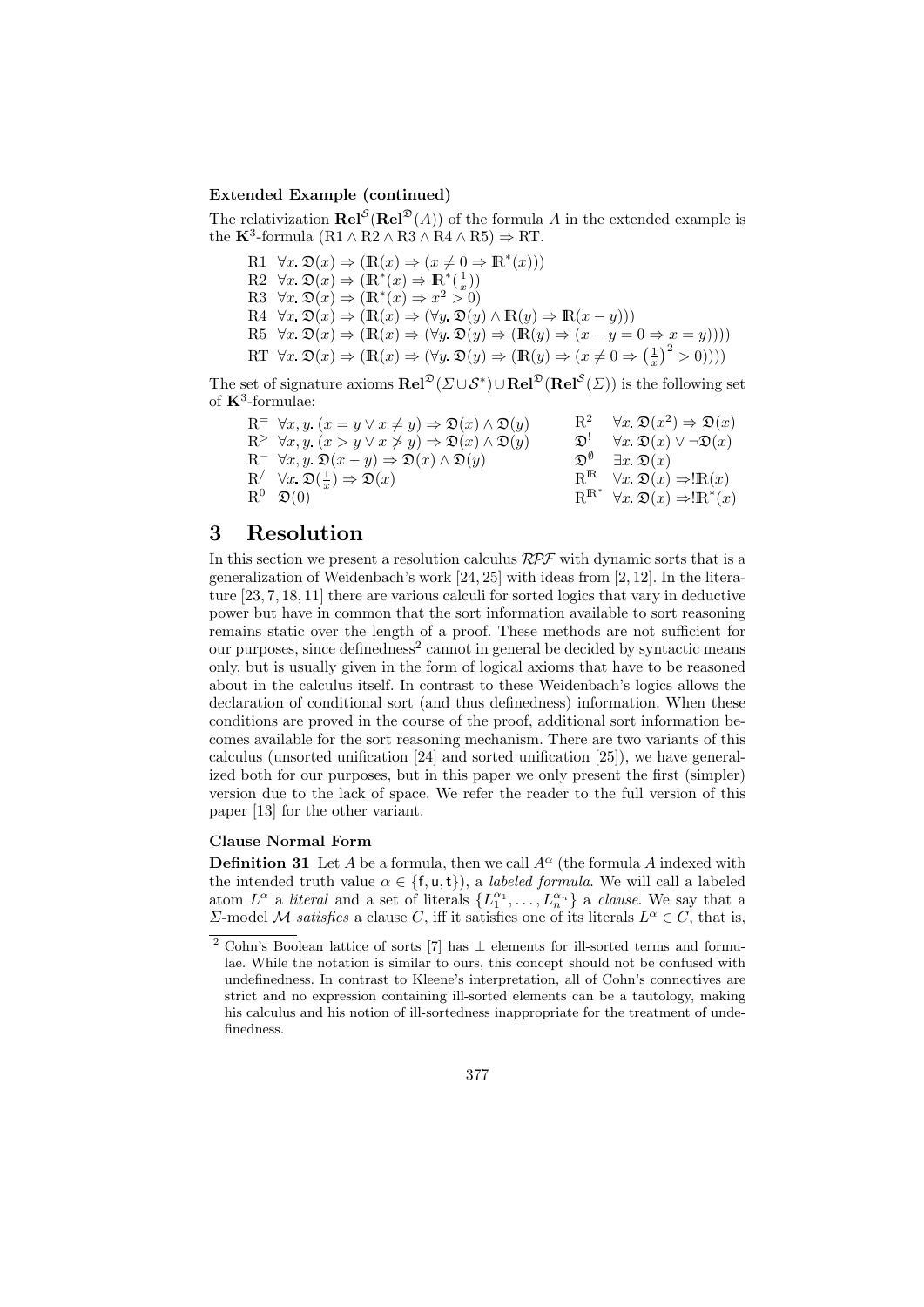$\mathcal{I}_{\varphi}(L^{\alpha}) = \alpha$ . M satisfies a set of clauses iff it satisfies each clause. In order to conserve space, we employ the "," as the operator for the disjoint union of sets, so that  $C, L^{\alpha}$  means  $C \cup \{L^{\alpha}\}\$ and  $L^{\alpha}$  is not a member of C. Furthermore we adopt Hähnle's notion of multi-labels in the form  $C, A^{\alpha\beta}$  to mean  $C, A^{\alpha}, A^{\beta}$ .

Definition 32 (Transformations to Clause Normal Form)

C,(A ∧ B) t C, A<sup>t</sup> C, B<sup>t</sup> C,(A ∧ B) u C, Aut C, But C, A<sup>u</sup> , B<sup>u</sup> C,(A ∧ B) f C, A<sup>f</sup> , B<sup>f</sup> C,(¬A) t C, A<sup>f</sup> C,(¬A) u C, A<sup>u</sup> C,(¬A) f C, A<sup>t</sup> C,(∀x<sup>S</sup> A[xS])<sup>t</sup> C, A[xS] t C,(∀x<sup>S</sup> A[xS])<sup>u</sup> C, A[f(y 1 , . . . , y<sup>n</sup> )]<sup>u</sup> C, A[xS] ut C,(f(y 1 , . . . , y<sup>n</sup> )<−S) t C,(∀x<sup>S</sup> A[xS])<sup>f</sup> C, A[f(y 1 , . . . , y<sup>n</sup> )]<sup>f</sup> C,(f(y 1 , . . . , y<sup>n</sup> )<−S) t C,(!A) t C, Atf C,(!A) u C C,(!A) f C, A<sup>u</sup> C,(t<−D) u C C,(t<−S) u C,(t<−D) f

where  $\{x_S, y^1, \ldots, y^n\}$  = **Free**(A) and f is a new function symbol of arity n. Here  $\textbf{Free}(A)$  denotes the set of free variables of A.

Note that this set of transformations is confluent, therefore any total reduction of a set  $\Phi$  of labelled sentences results in a unique set of clauses. We will denote this set with  $\mathbf{CNF}(\Phi)$ .

General Assumption 33 The clause normal form transformations as presented above are not complete, that is, they do not transform every given labelled formula into clause form, since the rules for quantified formulae insist that the bound variable occurs in the scope. In fact the handling of degenerate quantifications poses some problems in the presence of possibly empty sorts, as quantification over empty sets are vacuously true. In this situation we have three possibilities, either to forbid degenerate quantifications, or empty sorts, or treat degenerate quantifications in the clause normal form transformations. For this paper we chose the first, since degenerate quantifications do not make much sense mathematically and do not appear in informal mathematics. See [13] for the other possibilities. Thus we will asssume that in all formulae in this paper the bound variables of quantifications occur in the scopes.

As usual the reduction to clause normal form conserves satisfiability.

**Theorem 34** Let  $\Phi$  be a set of labelled sentences, then the clause normal form  $\mathbf{CNF}(\Phi)$  is satisfiable, iff  $\Phi$  is.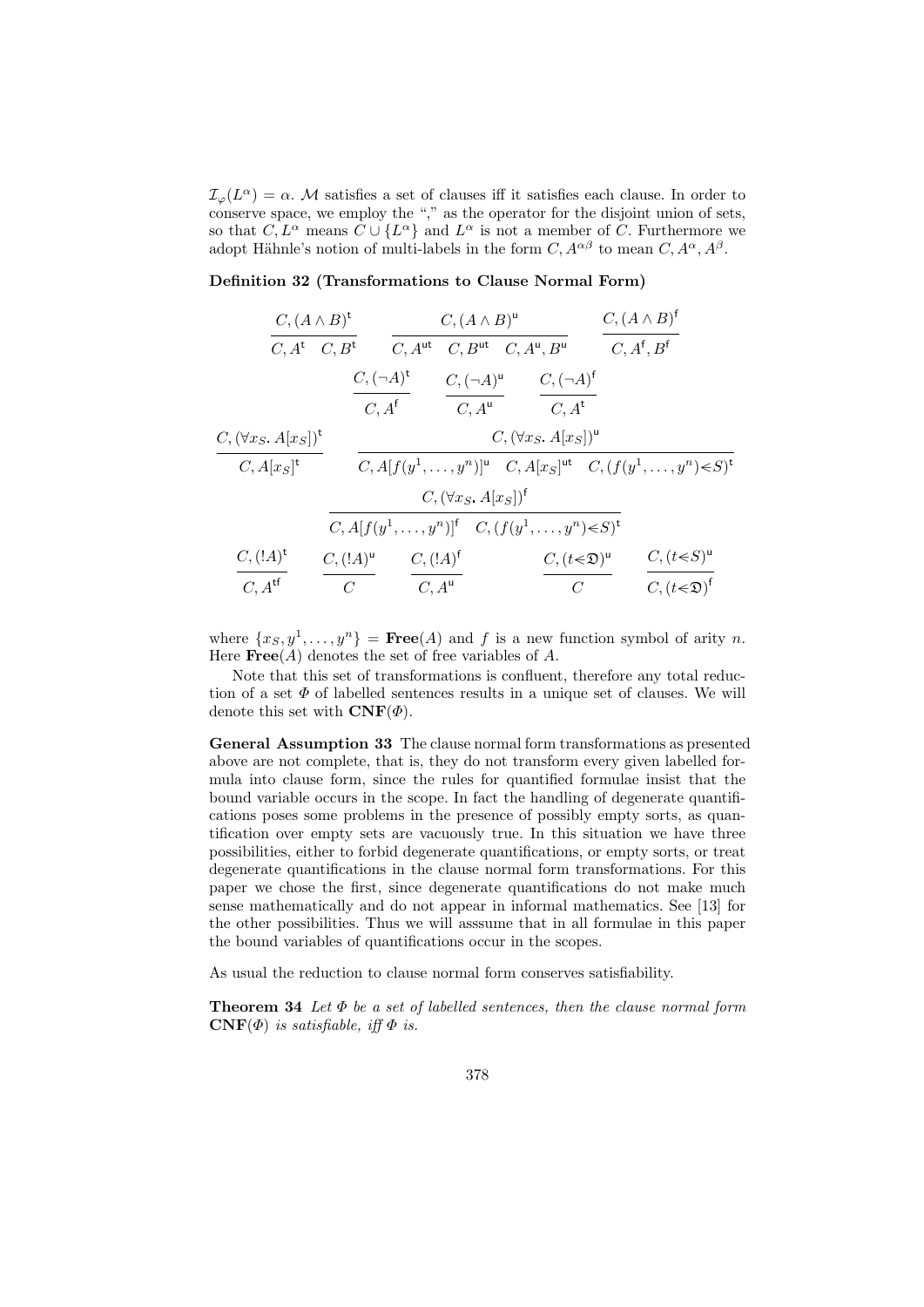### Resolution Calculus  $(\mathcal{RPF})$

Now we proceed to give a simple resolution calculus, which utilizes unsorted unification. However, despite its name the calculus still utilizes the sort information present in the clause set and therefore gives considerably improved search behavior over unsorted methods as in [16]. In [13], we have further improved the calculus by using a sorted unification algorithm, which delegates parts of the search into the unification algorithm. For unsorted substitutions a naive resolution rule is unsound. Therefore we have to add a residual (the sort constraint) that ensures the well-sortedness of the unifier.

**Definition 35 (Sort Constraints)** Let  $\sigma = [t^1/x_{S_1}^1], \ldots, [t^n/x_{S_n}^n]$  be a substitution, then we define the *sort constraint for*  $\sigma$  to be the clause

$$
\mathcal{X}(\sigma) := \{ (t^1 {\leq} S_1)^{\mathsf{fu}}, \dots, (t^n {\leq} S_n)^{\mathsf{fu}} \}
$$

Definition 36 (Resolution Inference Rules (RPF))

$$
\frac{L^{\alpha}, C \qquad M^{\beta}, D}{\sigma(C), \sigma(D), \mathcal{K}(\sigma)} Res\n\qquad\n\frac{L^{\alpha}, M^{\alpha}, C}{\sigma(L^{\alpha}), \sigma(C), \mathcal{K}(\sigma)} Fac\n\frac{(t \leq \mathfrak{D})^{\mathsf{f}}, C \qquad L^{\gamma}, D}{\rho(C), \rho(D), \mathcal{K}(\rho)} Strict\n\tag{4.12}
$$

where  $\alpha \neq \beta$  and  $\gamma \in \{\text{t}, \text{f}\}\$ . For Res and Fac the substitution  $\sigma$  is the most general (unsorted) unifier of  $L$  and  $M$  and for *Strict* there exists a subterm  $s$ of L, such that  $\rho$  is a most general unifier of t and s. Here we have assumed  $\alpha$ ,  $\beta$  and  $\gamma$  to be single truth values, naturally the rules can be easily extended to sets of truth values.

**Remark 37** Note that clauses containing  $A<sup>fut</sup>$  are tautologous and can therefore be deleted in the generation of the clause normal form as well as in the deduction process. The calculus can be extended by the usual subsumption rule, allowing to delete clauses that are subsumed (super-sets).

**Definition 38** Let A be a sentence and  $\Phi$  be the clause normal form of the set  $\{\{A^{\dagger}\}, \{A^{\dagger}\}\}\$  then we say that A can be proven in RPF ( $\vdash A$ ), iff there is a derivation of the empty clause  $\Box$  from  $\Phi$  with the inference rules above.

Example 39 Now we can come back to the example from the exposition. The assertion is not a theorem of  $\mathcal{SKL}$ , since the clause normal form of the instance  $\{ \{ (1 = \frac{1}{0} \Rightarrow 1 = 0 \times 1)^{\mathsf{f}} \}, \{ (1 = \frac{1}{0} \Rightarrow 1 = 0 \times 1)^{\mathsf{u}} \} \}, \text{ namely:}$ 

$$
(1 = \frac{1}{0})^{\mathsf{u}}, (1 = \frac{1}{0})^{\mathsf{t}}
$$
  

$$
(1 = 0 * 1)^{\mathsf{u}}, (1 = 0 * 1)^{\mathsf{f}}
$$

is satisfiable. In fact in any reasonable formalization of elementary algebra  $1 = \frac{1}{0}$ is undefined, whereas  $1 = 0 * 1$  is false. Thus, since  $\mathcal{RPF}$  is sound (cf. 311), the example cannot be a theorem.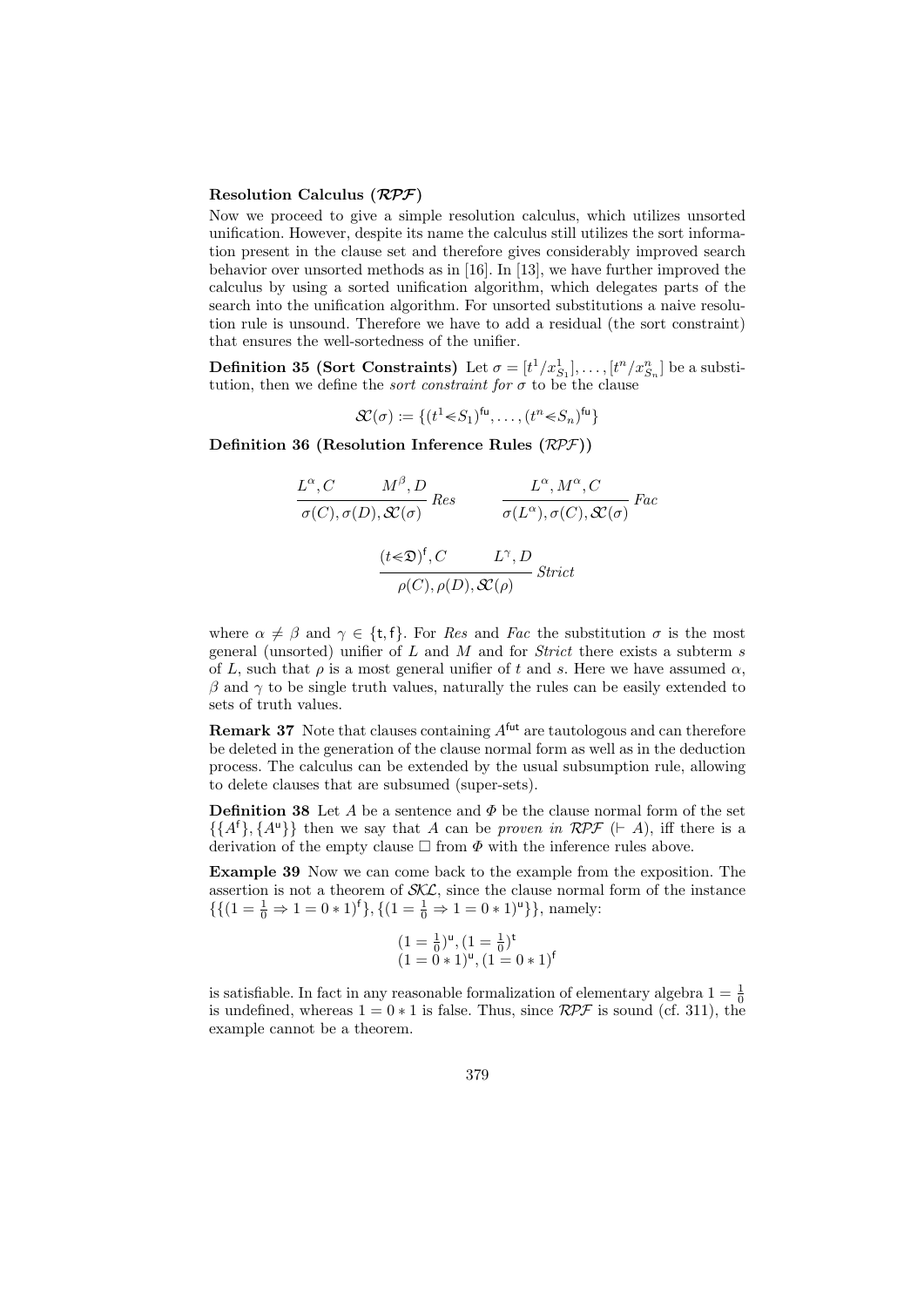**Remark 310** In practical applications most problems will be of the form  $A := (A_1 \wedge$  $\ldots \wedge A_n \Rightarrow C$  where the  $A_i$  are the assumptions and C is the intended conclusion. In contrast to classical first-order predicate logic where it suffices to take the clause normal form of  $\{\{A_1^{\mathsf{t}}\}, \ldots, \{A_n^{\mathsf{t}}\}, \{C^{\mathsf{f}}\}\}$  the situation here is more complex, since in  $\mathcal{SKL}$  we also have to refute the case that A gets the value u. It is however easy to see, that we can start the calculation of the clause normal form with the set

| $\{\{A_1^{\text{ut}}\}, \ldots, \{A_n^{\text{ut}}\}, \{C^{\text{fu}}\}\}\$                             | or with the sets |
|--------------------------------------------------------------------------------------------------------|------------------|
| $\{\{A_1^{\tt ut}\}, \ldots, \{A_n^{\tt ut}\}, \{A_1^{\tt u}, \ldots, A_n^{\tt u}\}, \{C^{\tt u}\}\}\$ | $(*)$            |
| $\{\{A_1^{\mathsf{t}}\}, \ldots, \{A_n^{\mathsf{t}}\}, \{C^{\mathsf{fu}}\}\}\$                         | $(**)$           |

which have to be refuted by the resolution calculus independently. In the second case the refutation can be split in two independent proofs, thus reducing the search space considerably. Nevertheless, the refutation of the set  $(*)$  is impractical except for trivial examples. Fortunately in mathematical practice the assumptions  $A_i$  often have the status of axioms, which are assumed to be true independently of the theorem<sup>3</sup>. Then the problem is really of the form

$$
A' := (A_1 \wedge !A_1 \wedge \ldots \wedge A_n \wedge !A_n \Rightarrow C)
$$

The clause normal form of  $A'$  is just that of  $(**)$ , which is close to the classical case in derivational complexity. In particular the background theory formalized by the  $A_i$  results in exactly the same clauses as in the classical case.

### Extended Example (continued)

Following the discussion above we will continue our extended example with the calculation of the clause normal form  $(**)$  of A1∧!A1∧...∧A5∧!A5  $\Rightarrow$  T. Since R and R<sup>\*</sup> are not empty, we can use slightly simplified quantification rules in the clause normal form transformations (see [13]).

A1 
$$
(x_{\mathbb{R}} = 0)^{\mathsf{t}}, (x_{\mathbb{R}} \in \mathbb{R}^*)^{\mathsf{t}}
$$
  
\nA2  $(\frac{1}{x_{\mathbb{R}^*}} \in \mathbb{R}^*)^{\mathsf{t}}$   
\nA3  $(x_{\mathbb{R}^*}^2 > 0)^{\mathsf{t}}$   
\nA4  $(x_{\mathbb{R}} - y_{\mathbb{R}} \in \mathbb{R})^{\mathsf{t}}$   
\nA5  $(x_{\mathbb{R}} - y_{\mathbb{R}} = 0)^{\mathsf{f}}, (x_{\mathbb{R}} = y_{\mathbb{R}})^{\mathsf{t}}$ 

The price for the formal treatment of three-valued partiality has to be paid in the complicated clause normal form of the formula T with the label fu.

| T1 $(c \in \mathbb{R})^t$<br>T2 $(d \in \mathbb{R})^t$                                  | T7 $(c = d)^f$ , $\left( \left( \frac{1}{e - f} \right)^2 > 0 \right)^{fu}$                              |
|-----------------------------------------------------------------------------------------|----------------------------------------------------------------------------------------------------------|
| $T3$ $(e \leq R)^t$<br>$T4$ $(f \in \mathbb{R})^t$                                      | T8 $\left( \left( \frac{1}{c-d} \right)^2 > 0 \right)^{\dagger}$ , $(e = f)^{\dagger}$                   |
| T5 $(g(y_{\mathbb{R}}) \in \mathbb{R})^{\mathsf{t}}$<br>T6 $(c = d)^f$ , $(e = f)^{fu}$ | T9 $\left(\left(\frac{1}{c-d}\right)^2>0\right)^f$ , $\left(\left(\frac{1}{e-f}\right)^2>0\right)^{f_u}$ |

Eight further clauses resulting from the theorem are not shown here, four are tautologies, four others not needed for the derivation below.

 $\frac{3}{3}$  This is also the very idea of the set of support strategy in resolution theorem proving.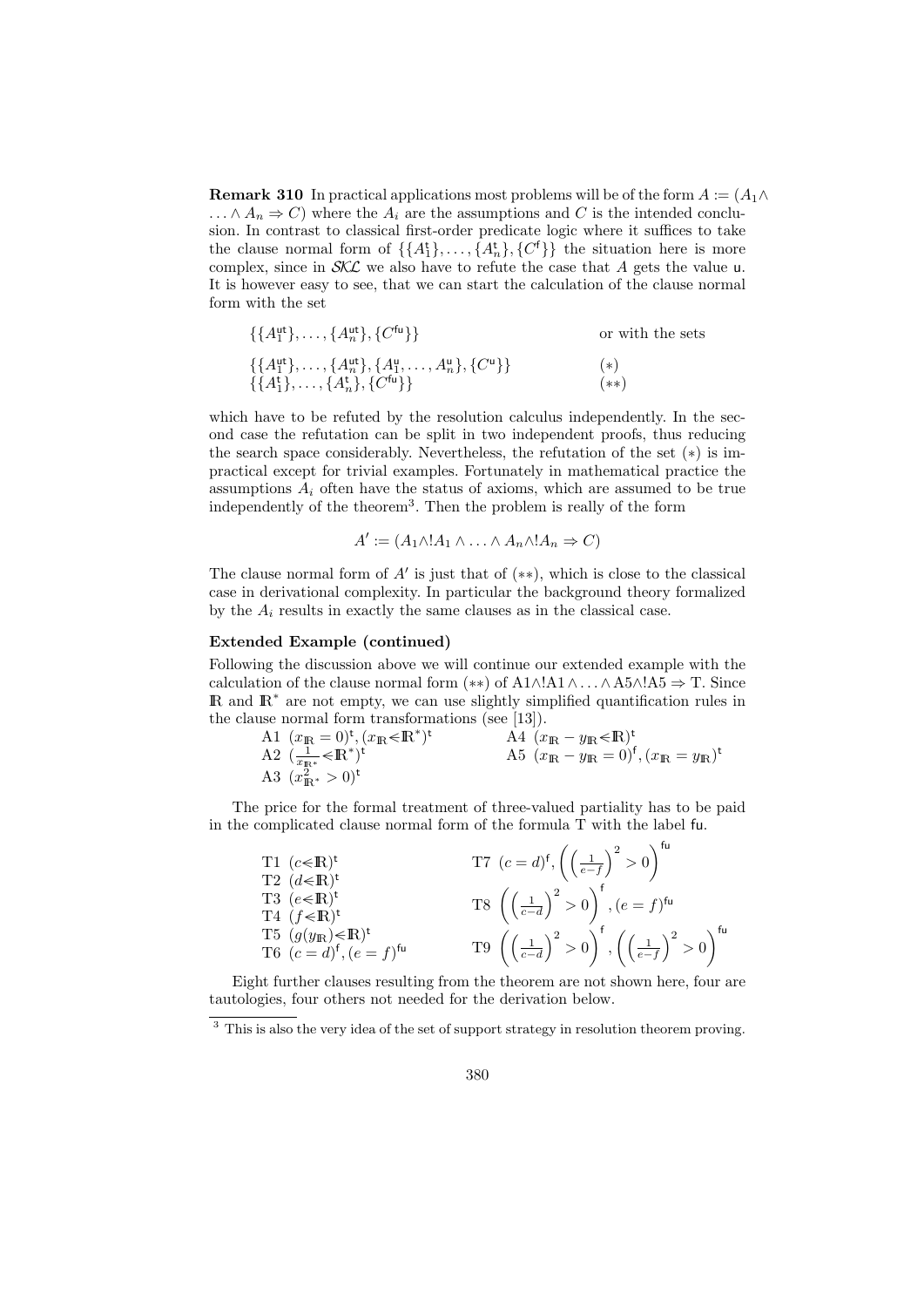|                                                  | T6 & A5 $\rightarrow$ R1 $(c-d=0)$ <sup>f</sup> , $(e=f)$ <sup>fu</sup> , $(c \in \mathbb{R})$ <sup>fu</sup> , $(d \in \mathbb{R})$ <sup>fu</sup>        |
|--------------------------------------------------|----------------------------------------------------------------------------------------------------------------------------------------------------------|
|                                                  | R1 & A1 $\rightarrow$ R2 $(c-d\in\mathbb{R}^*)^t$ , $(e=f)^{f\mu}$ , $(c-d\in\mathbb{R})^{f\mu}$ , $(c\in\mathbb{R})^{f\mu}$ , $(d\in\mathbb{R})^{f\mu}$ |
|                                                  | R2 & A4 $\rightarrow$ R3 $(c - d \in \mathbb{R}^*)^t$ , $(e = f)^{f_u}$ , $(c \in \mathbb{R})^{f_u}$ , $(d \in \mathbb{R})^{f_u}$                        |
|                                                  | R3 & T1 $\rightarrow$ R4 $(c-d \in \mathbb{R}^*)^t$ , $(e=f)^{fu}$ , $(d \in \mathbb{R})^{fu}$                                                           |
|                                                  | R4 & T2 $\rightarrow$ R5 $(c-d \in \mathbb{R}^*)^t$ , $(e=f)^{tu}$                                                                                       |
|                                                  | T8 & A3 $\rightarrow$ R6 $(e=f)^{f_u}$ , $\left(\left(\frac{1}{c-d}\right) \leq \mathbb{R}^*\right)^{f_u}$                                               |
|                                                  | R5 & A2 $\rightarrow$ R7 $(e=f)^{f\mu}$ , $(c-d\in\mathbb{R}^*)^{f\mu'}$                                                                                 |
| R7 & R5 $\rightarrow$ R8 $(e = f)$ <sup>fu</sup> |                                                                                                                                                          |

Analogously, clause T7 can be reduced with T9 to R16.

... & ... →R16 
$$
\left( \left( \frac{1}{e-f} \right)^2 > 0 \right)^{f_u}
$$
  
\nR16 & A3 →R17  $\left( \frac{1}{e-f} \le R^* \right)^{f_u}$   
\nR17 & A2 →R18  $(e - f \le R^*)^{f_u}$   
\nR18 & A1 →R19  $(e - f = 0)^t$ ,  $(e - f \le R)^{f_u}$   
\nR19 & A4 →R20  $(e - f = 0)^t$ ,  $(e \le R)^{f_u}$ ,  $(f \le R)^{f_u}$   
\nR20 & A5 →R21  $(e = f)^t$ ,  $(e \le R)^{f_u}$ ,  $(f \le R)^{f_u}$   
\nR21 & T3 →R22  $(e = f)^t$ ,  $(f \le R)^{f_u}$   
\nR22 & T4 →R23  $(e = f)^t$   
\nR8 & R23→R24  $\square$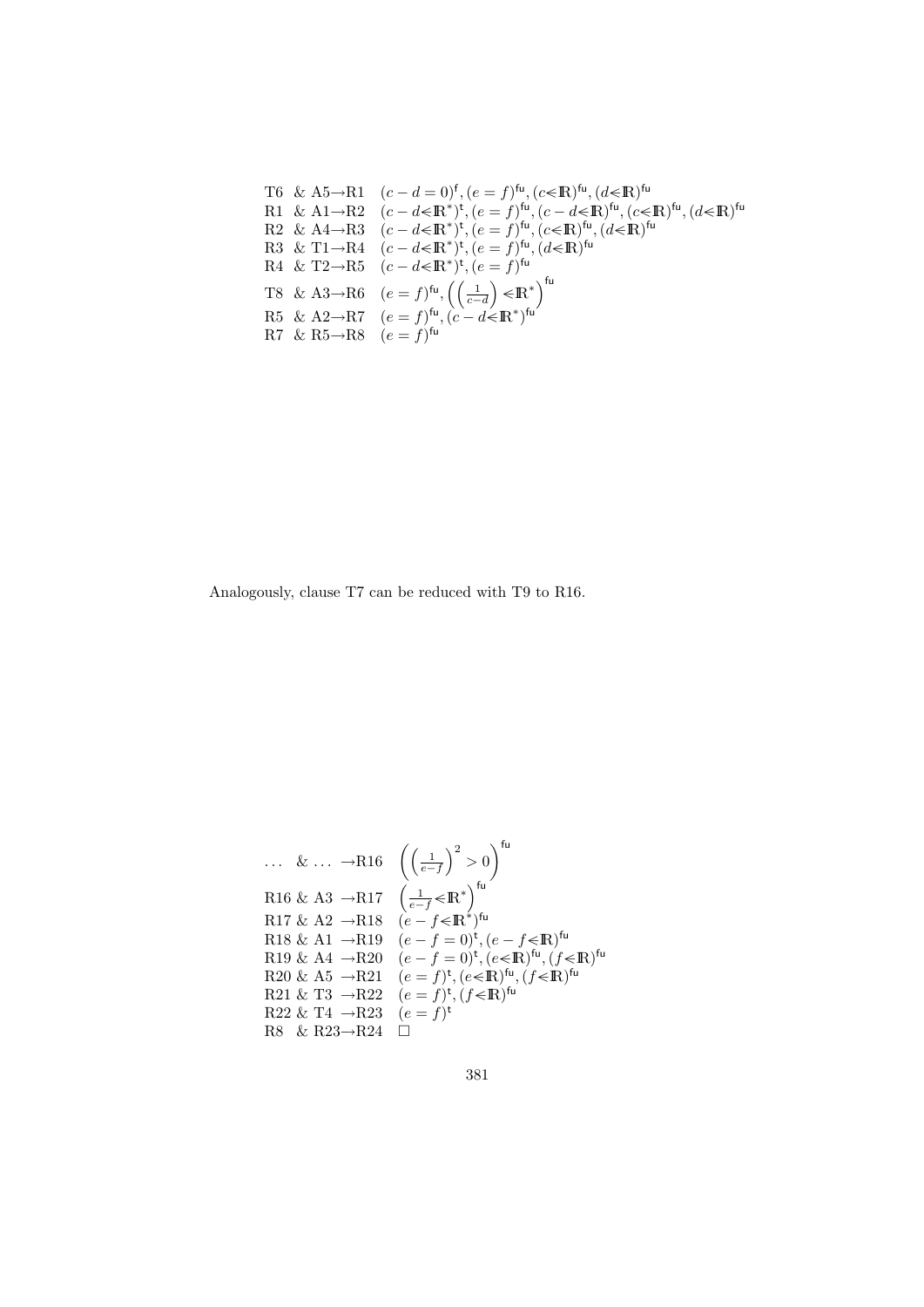### Soundness and Completeness

Theorem 311 (Soundness) RPF is sound.

Proof sketch: The soundness of the resolution and factoring rules is established in the usual way taking into account that the sort constraints make the substitutions "well-sorted" and thus compatible with the semantics: The sort constraints add two sort literals  $(t\in S)^f$ ,  $(t\in S)^u$  per component of the substitution, which only can be refuted if indeed  $(t \leq S)^t$ .

The *Strict* rule is sound, because functions and predicates in  $S\mathcal{K}\mathcal{L}$  are strict and thus undefined subterms of a literal make the literal undefined.  $\Box$ 

**Definition 312** Let  $C := \{L_1^{\alpha_1}, \ldots, L_n^{\alpha_n}\}$  be a clause, then the *conditional in*stantiation  $\sigma \downarrow (C)$  of  $\sigma$  to C is defined by

$$
\sigma\downarrow(C):=\{\sigma(L_1^{\alpha_1}),\ldots,\sigma(L_n^{\alpha_n})\}\cup \mathcal{X}(\sigma|_{\textbf{Free}(C)})
$$

The following result from [24] is independent of the number of truth values.

**Lemma 313** Conditional instantiation is sound: for any clause  $C$ , substitution  $\sigma$  and  $\Sigma$ -model M we have that  $\mathcal{M} \models \sigma \downarrow (C)$ , whenever  $\mathcal{M} \models C$ .

**Definition 314** Let A be a sentence and  $\mathbf{CNF}(A)$  be the clause normal form of A, then we define the *Herbrand set of clauses*  $\mathbf{CNF}_{H}(A)$  for A as  $\mathbf{CNF}_H(A) := \{ \sigma \downarrow (C) \mid C \in \mathbf{CNF}(A), \sigma \text{ ground substitution}, \mathbf{Dom}(\sigma) = \mathbf{Free}(C) \}$ 

**Definition 315** We will call two literals  $L^{\alpha}$  and  $L^{\beta}$  complementary, if  $\alpha \neq \beta$ and literals  $L^{\gamma}$  and  $(t \leq \mathfrak{D})^{\mathsf{f}} \perp$ -complementary, if t is a subterm of L and  $\gamma \in \{\mathsf{t},\mathsf{f}\}.$ 

**Definition 316 (Herbrand Model)** Let  $\Phi$  be a set of clauses, then the *Her*brand base  $\mathcal{H}(\Phi)$  of  $\Phi$  is defined to be the set of all ground atoms containing only function symbols that appear in the clauses of  $\Phi$ . If there is no individual constant in  $\Phi$ , we add a new constant c. A valuation  $\nu$  is a function  $\mathcal{H}(\Phi) \longrightarrow \{\mathsf{f},\mathsf{u},\mathsf{t}\},\$  such that for all atoms  $L, M \in \mathcal{H}(\Phi)$  the literals  $L^{\nu(L)}$  and  $M^{\nu(M)}$  are not ⊥-complementary. Note that these literals are not complementary since  $\nu$  is a function. The *Σ*-Herbrand model H for  $\Phi$  and  $\nu$  is the set  $\mathcal{H} := \{ L^{\alpha} \mid \alpha = \nu(L), L \in \mathcal{H}(\Phi) \}.$ 

We say that a  $\Sigma$ -Herbrand model H *satisfies a clause set*  $\Phi$  iff for all ground substitutions  $\sigma$  and clauses  $C \in \Phi$  we have  $\sigma \downarrow (C) \cap \mathcal{H} \neq \emptyset$ . A clause set is called  $\Sigma$ -Herbrand-unsatisfiable iff there is no  $\Sigma$ -Herbrand-model for  $\Phi$ .

Theorem 317 (Herbrand Theorem) Let A be a formula, then the clause normal form  $\text{CNF}(A)$  has a  $\Sigma$ -model iff  $\text{CNF}_H(A)$  has a  $\Sigma$ -Herbrand-model.

**Proof:** Let  $\mathcal{M} = (\mathcal{A}, \mathcal{I})$  be a  $\Sigma$ -model for  $\Phi := \mathbf{CNF}(A)$ . The set

$$
\mathcal{H}:=\{L^{\alpha}\ \big|\ L\in\mathcal{H}(\varPhi),\alpha=\mathcal{I}_{\varphi}(L)\}
$$

is a *Σ*-Herbrand model for  $\Psi := \mathbf{CNF}_H(A)$  if  $\varphi$  is an arbitrary *Σ*-assignment, since obviously  $\mathcal{I}_{\varphi}$  is a valuation. To show that indeed  $\mathcal{H}$  is a  $\Sigma$ -Herbrand model for  $\Psi$ , we assume the opposite, that is, there is a clause  $C \in \Psi$ , such that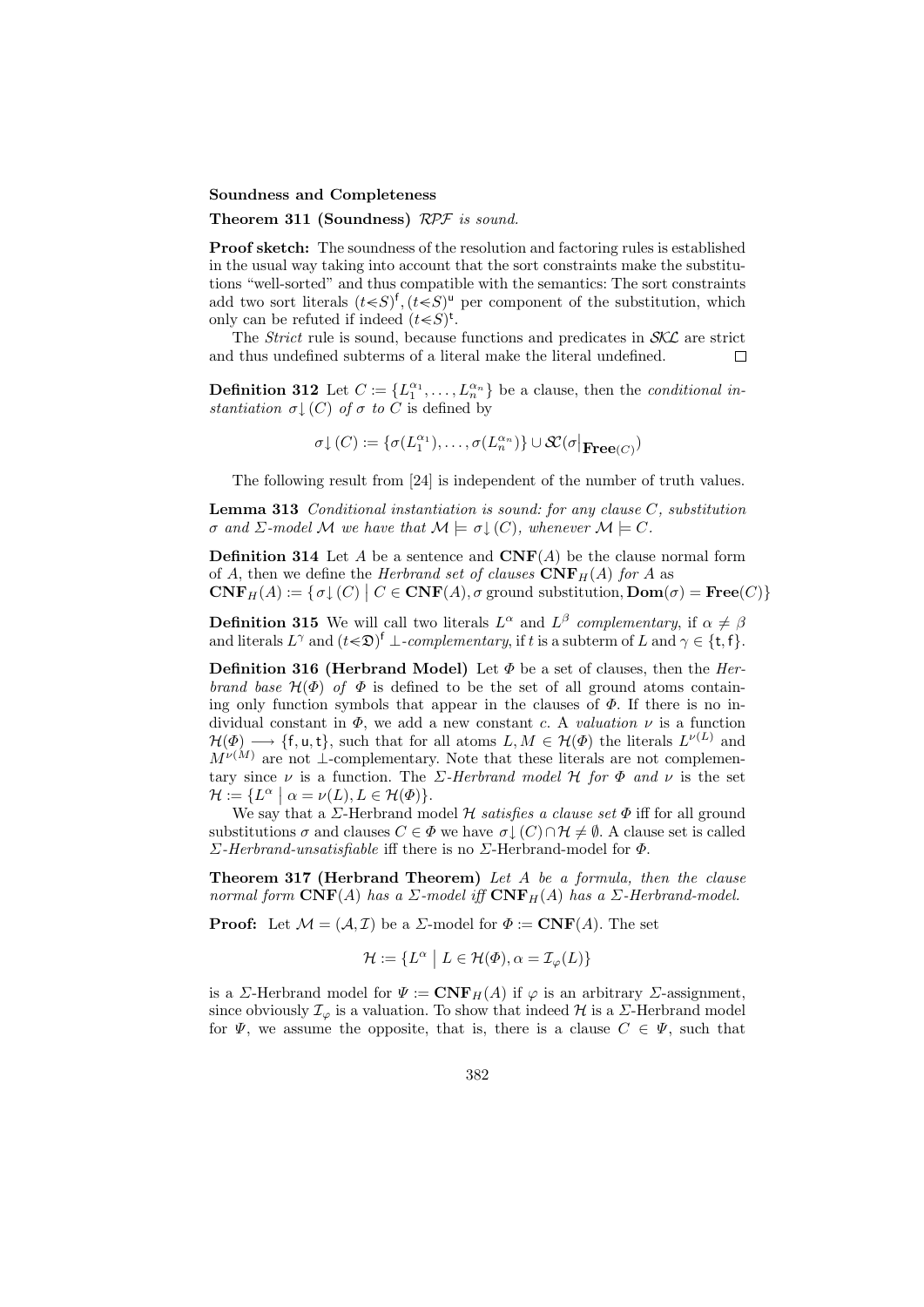$\mathcal{H} \cap C = \emptyset$ . Since  $C \in \Psi$  there is a substitution  $\sigma = [t^i / x_{S_i}^i]$  and a clause  $D \in \Phi$ , such that  $C = \sigma \downarrow (D) = \sigma(D) \cup \mathcal{K}(\sigma)$ .

Without loss of generality we can assume that  $\mathcal{I}(S_i)(\mathcal{I}_{\varphi}(t^i)) = \mathsf{t}$ , since otherwise  $\mathcal{I}_{\varphi}(t^i \leq S^i) \in \{\mathsf{f},\mathsf{u}\},\$ and therefore  $(t^i \leq S^i)^\gamma \in \mathcal{H}$  for  $\gamma \in \{\mathsf{f},\mathsf{u}\},\$  which contradicts the assumption. Thus the mapping  $\psi := \varphi$ ,  $[\mathcal{I}_{\varphi}(t^i)/x^i]$  is a *Σ*-assignment.

Note that since M is a model of  $\Phi$ , we have that  $\mathcal{M} \models D$  and therefore there is a literal  $L^{\alpha} \in D$ , such that  $\alpha = \mathcal{I}_{\psi}(L) = \mathcal{I}_{\varphi}(\sigma(L))$ , hence  $\sigma(L) \in \mathcal{H}$ , which contradicts the assumption.

For the converse direction let H be a  $\Sigma$ -Herbrand model for  $\Psi$ . To construct a  $\Sigma$ -model M for  $\Phi$  we first construct an algebra of partial functions  $(\mathcal{A}, \mathcal{I})$  (and then pass to the corresponding strict  $\Sigma$ -algebra). Let

$$
\mathcal{A} := \{ t \mid \exists L^{\alpha} \in \mathcal{H} \text{ where } \alpha \in \{ \mathsf{f}, \mathsf{t} \} \text{ and } t \text{ subterm of } L \}
$$

and let  $\mathcal{I}(S)$ ,  $\mathcal{I}(f^n)$  and  $\mathcal{I}(P^n)$  be partial functions, such that

$$
\mathcal{I}(S)(t) = \mathbf{t} \text{ iff } (t \in S)^{\mathbf{t}} \in \mathcal{H}
$$

$$
\mathcal{I}(f^n)(t^1, \dots, t^n) := f^n(t^1, \dots, t^n) \text{ iff } f^n(t^1, \dots, t^n) \in \mathcal{A}
$$

$$
\mathcal{I}(P^n)(t^1, \dots, t^n) := \alpha \text{ iff } (P^n(t^1, \dots, t^n))^{\alpha} \in \mathcal{H}
$$

Now let M be the strict  $\Sigma$ -algebra corresponding to the partial  $\Sigma$ -algebra  $(\mathcal{A}, \mathcal{I})$ . We proceed by convincing ourselves that  $\mathcal{M} \models \Phi$ . Let  $C \in \Phi$  and  $\varphi := [t^i / x_{S_i}^i]$ be an arbitrary  $\Sigma$ -assignment. Since  $\mathcal A$  is a set of ground terms  $\varphi$  is also a ground substitution and moreover  $(t^i \leq S_i)^t \in \mathcal{H}$  by construction of  $\mathcal{I}$ .

H is a Σ-Herbrand model for  $\Psi$  and thus  $\varphi \downarrow (C) \cap H = (\varphi(C) \cup \mathcal{K}(\varphi)) \cap H \neq$  $\emptyset$ . Because  $\mathcal H$  cannot contain complementary literals we must already have a literal  $\varphi(L^{\alpha}) \in \varphi(C) \cap \mathcal{H}$ . Now let  $\nu$  be the valuation associated with  $\mathcal{H}$ . Since  $\varphi(L^{\alpha}) \in \mathcal{H}$  we have  $\alpha = \nu(\varphi(L)) = \mathcal{I}_{\varphi}(L)$ , which implies  $\mathcal{M} \models_{\varphi} L^{\alpha}$ . We have taken  $C$  and  $\varphi$  arbitrary, so we get the assertion.  $\Box$ 

**Corollary 318** A set  $\Phi$  of ground unit clauses is unsatisfiable iff it contains two complementary or ⊥-complementary literals.

**Theorem 319 (Ground Completeness)** Let  $\Phi$  be an unsatisfiable set of ground clauses, then there exists a RPF derivation of the empty clause from  $\Phi$ .

**Proof:** The proof is analogous to the standard k-parameter proof of Anderson and Bledsoe [1]. We show be induction on  $k := \sum_{C \in \Phi} (\text{card}(C) - 1)$  that there exists a refutation for  $\Phi$ .

If  $k = 0$  then  $\Phi$  is a set of ground unit clauses. Therefore by Corollary 318 and the assumed unsatisfiability there has to be a pair of complementary or  $\bot$ complementary literals in  $\Phi$ . Thus a single application of the rule Res or Strict yields the empty clause.

If  $k > 0$ , then there is a non-unit clause  $C = C_1 \cup C_2 \in \Phi$ . If  $\Phi = \Phi' \cup \{C\}$ then the k parameters for  $\Phi_1 := \Phi' \cup \{C_1\}$  and  $\Phi_2 := \Phi' \cup \{C_2\}$  are smaller than k and therefore by inductive hypothesis there are refutations for  $\Phi_1$  and  $\Phi_2$  which can be combined to a refutation for  $\Phi$ , since  $\Phi$  is ground.  $\Box$ 

Theorem 320 (Completeness) RPF is complete.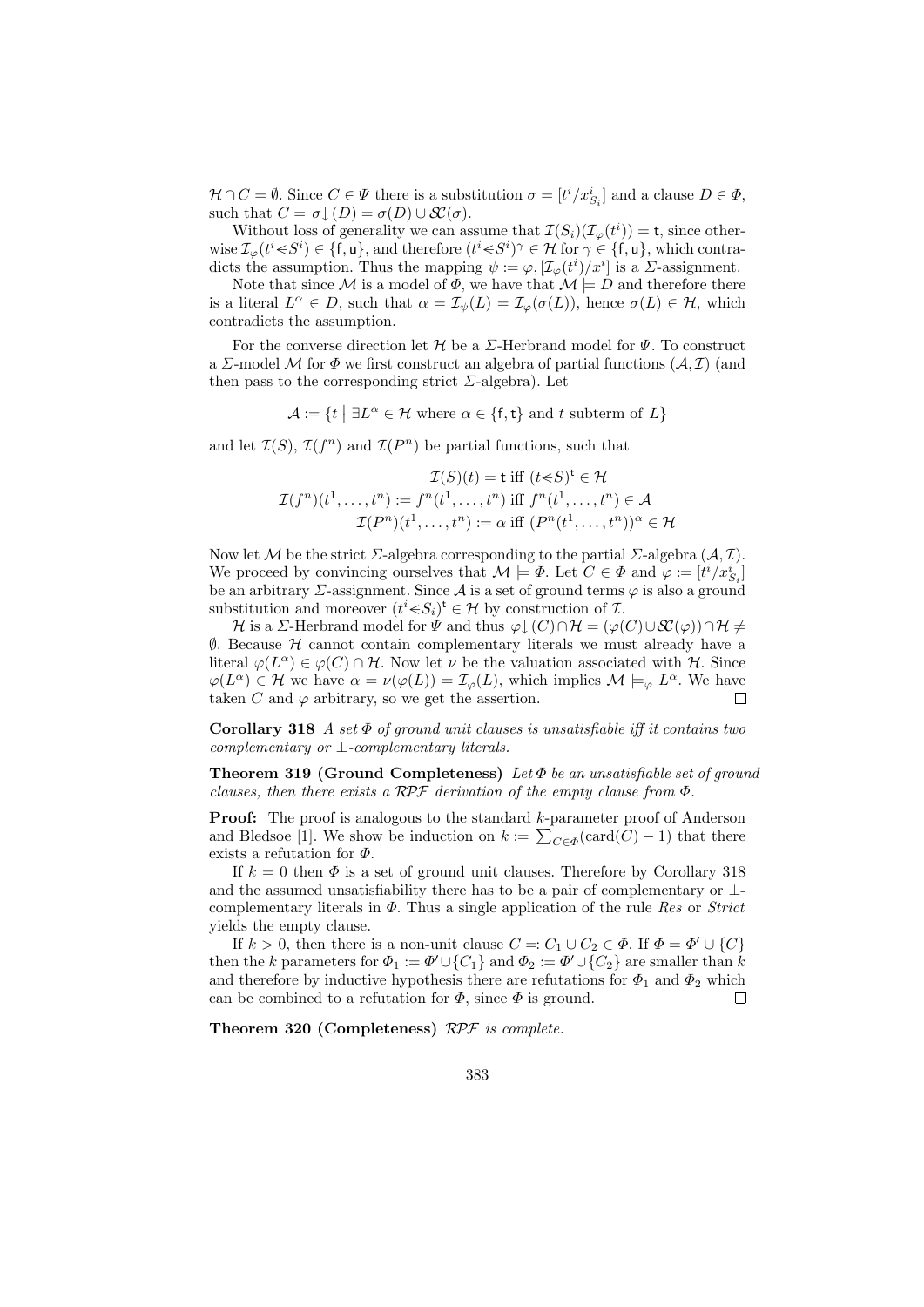Proof sketch: For the proof of this assertion we combine the completeness result from the ground case with a lifting argument. It turns out that the lifting property can be established by methods from [24], since they are independent of the number of truth values.  $\Box$ 

# 4 Conclusion

We have developed an order sorted three-valued logic for the formalization of informal mathematical reasoning with partial functions. This system formalizes and generalizes the system proposed by Kleene in [14] for the treatment of partial functions over natural numbers to general first-order logic. In fact we believe that the unsorted version of our system without the ! operator is a faithful formalization of Kleene's ideas. Furthermore we have presented a sound and complete resolution calculus with dynamic sorts for our system, which uses the sort mechanism to capture the fact that in Kleene's logic quantification only ranges over defined individuals.

Our calculus can be seen as an extension of classical logic that combines methods from many-valued logics (cf.  $[2, 12]$ ) for a correct treatment of the undefined and order-sorted logics (see [24, 25]) for an adequate treatment of the defined. It differs from the sequent calculus in [16] in that the use of dynamic sort techniques greatly simplifies the calculus. In particular in the version with sorted unification as described in [13] most definedness preconditions can be taken care of in the unification. Thus we believe that our system is not only more faithful to Kleene's ideas (definedness inference is handled in the unification at a level below the calculus) but also more efficient for the sort techniques involved.

Of course further extensions of the system described here have to be considered in order to be feasible for practical mathematics. In particular this calculus does not address the question of the efficient mechanization of equality, here paramodulation (cf.  $[17]$ ) or even superposition  $([4])$  methods would be interesting to study. However, we believe that this endeavor will mainly involve the development of the sort aspects for these calculi, because we think that the aspects of three-valuedness will not be critical.

On the other hand, the mechanization of higher-order features is essential for the formalization of mathematical practice. Higher-order logics are especially suitable for formalizing partial functions, since functions are first class objects of the systems, that can even be quantified over. In this direction the work of Farmer et al. [8, 9] has shown that partial functions are a very natural and powerful tool for formalizing mathematics. We expect that our three-valued approach, which remedies some problems of their simpler two-valued approach (see the discussion in the introduction and in example 39) can be generalized in much the same manner and will be a useful tool for formalizing mathematics.

Acknowledgments: We would like to thank Christian Fermüller and Ortwin Scheja for stimulating discussions and the anonymous referees for useful comments.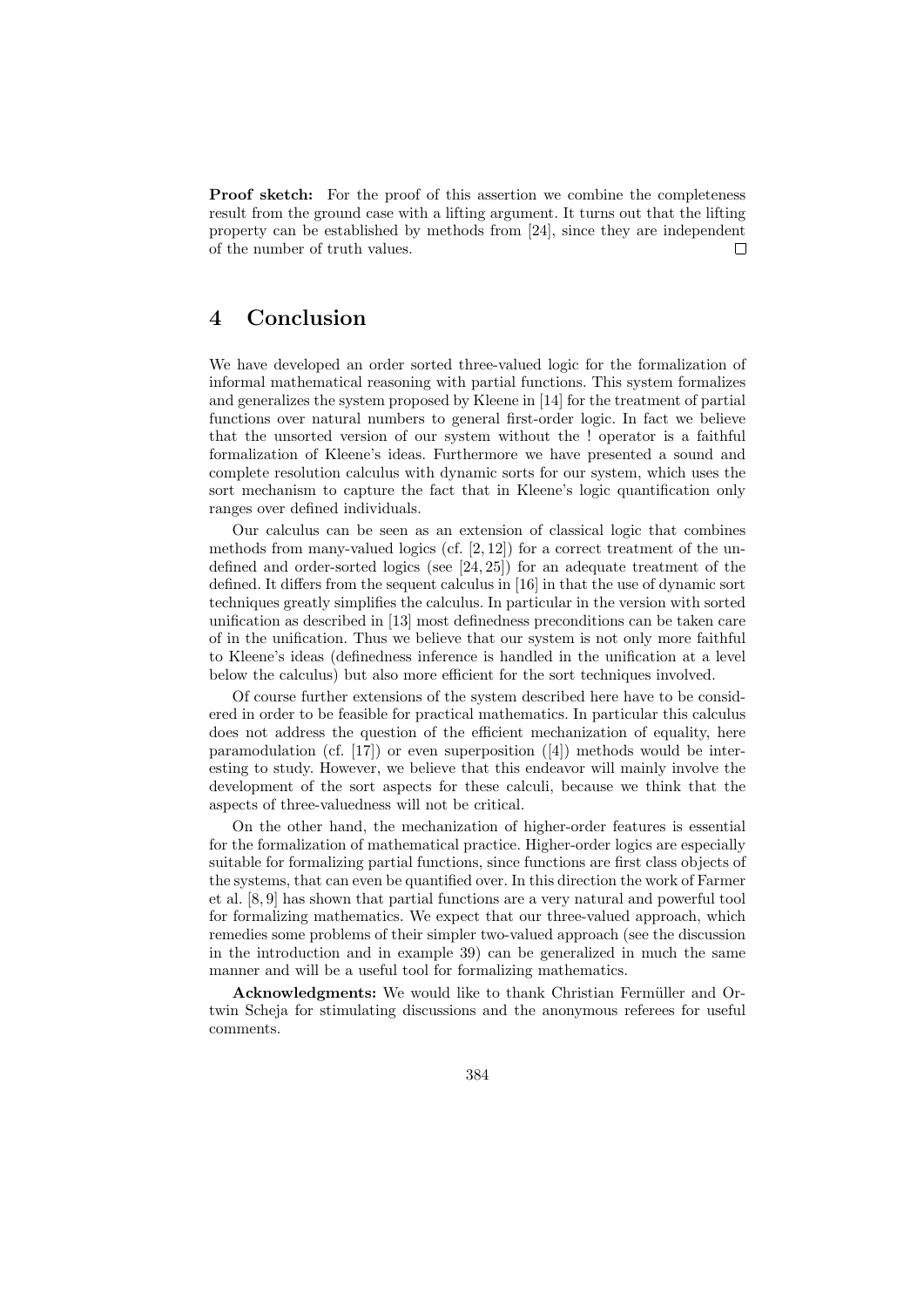## References

- 1. R. Anderson and W.W. Bledsoe. A linear format for resolution with merging and a new technique for establishing completeness. Journal of the ACM, 17:525–534, 1970.
- 2. Matthias Baaz and Christian G. Fermüller. Resolution for many-valued logics. In A. Voronkov, editor, Proceedings of International Conference on Logic Programming and Automated Reasoning, pages 107–118, St. Petersburg, Russia, 1992. Springer Verlag. LNAI 624.
- 3. Matthias Baaz, Christian G. Fermüller, and Richard Zach. Dual systems of sequents and tableaux for many-valued logics. Technical Report TUW-E185.2BFZ.2- 92, Technische Universität Wien, 1993. Short version in Proceedings of the  $23rd$ International Symposium on Multiple Valued Logic, Sacramento, California, USA, 1993. IEEE Press.
- 4. Leo Bachmair and Harald Ganzinger. Non-clausal resolution and superposition with selection and redundancy criteria. In A. Voronkov, editor, Proceedings of International Conference on Logic Programming and Automated Reasoning, pages 273–284, St. Petersburg, Russia, 1992. Springer Verlag. LNAI 624.
- 5. Michael J. Beeson. Foundations of Constructive Mathematics. Springer Verlag, 1985.
- 6. Walter A. Carnielli. On sequents and tableaux for many-valued logics. Journal of Non-Classical Logic, 8(1):59–76, 1991.
- 7. Anthony G. Cohn. A more expressive formulation of many sorted logics. Journal of Automated Reasoning, 3:113–200, 1987.
- 8. William M. Farmer. A partial functions version of Church's simple theory of types. Technical Report M88-52, The MITRE Corporation, Bedford, Massachusetts, USA, February 1990.
- 9. William M. Farmer, Joshua D. Guttman, and F. Javier Thayer. IMPS: An Interactive Mathematical Proof System. Journal of Automated Reasoning, 11(2):213–248, October 1993.
- 10. Bas C. van Fraassen. Singular terms, truth-value gaps, and free logic. The Journal of Philosophy, LXIII(17):481–495, 1966.
- 11. Alan M. Frisch. The substitutional framework for sorted deduction: Fundamental results on hybrid reasoning. Artificial Intelligence, 49:161-198, 1991.
- 12. Reiner Hähnle. Automated Deduction in Multiple-Valued Logics, Oxford University Press, 1994.
- 13. Manfred Kerber and Michael Kohlhase. A mechanization of strong Kleene logic for partial functions. SEKI-Report SR-93-20 (SFB), Universität des Saarlandes, Saarbrücken, Germany, 1993.
- 14. Stephen Cole Kleene. Introduction to Metamathematics. Van Nostrand, 1952.
- 15. H. Leblanc and R. Thomason. Completeness theorems for some presupposition-free logics. Fundamenta Mathematicae, 62:125–164, 1968.
- 16. Francisca Lucio-Carrrasco and Antonio Gavilanes-Franco. A first order logic for partial functions. In Proceedings STACS'89, pages 47–58. Springer Verlag, 1989. LNCS 349.
- 17. Arthur Robinson and Larry Wos. Paramodulation and TP in first order theories with equality. Machine Intelligence, 4:135-150, 1969.
- 18. Manfred Schmidt-Schauß. Computational Aspects of an Order-Sorted Logic with Term Declarations. Springer Verlag, 1989. LNAI 395.
- 19. R. Schock. Logics without Existence Assumptions. Almquist & Wisell, 1968.
- 20. Dana S. Scott. Outline of a mathematical theory of computation. Technical Monograph PRG-2, Oxford University Computing Laboratory, November 1970.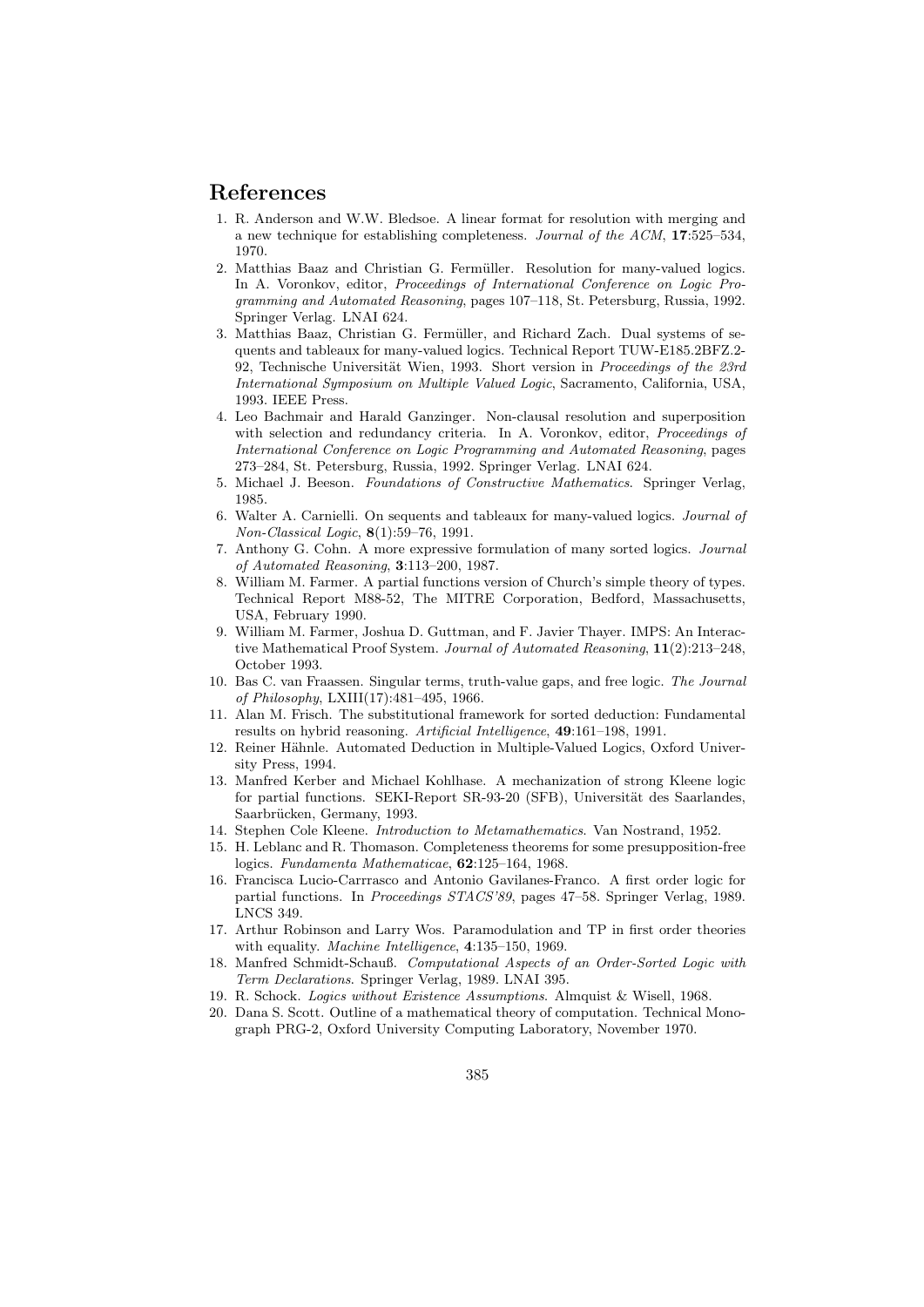- 21. Pawel Tichy. Foundations of partial type theory. Reports on Mathematical Logic, 14:59–72, 1982.
- 22. Bertrand Russell. On denoting. Mind (New Series), 14:479–493, 1905.
- 23. Christoph Walther. A Many-Sorted Calculus Based on Resolution and Paramodulation. Research Notes in Artificial Intelligence. Pitman and Morgan Kaufmann, 1987.
- 24. Christoph Weidenbach. A resolution calculus with dynamic sort structures and partial functions. SEKI-Report SR-89-23, Fachbereich Informatik, Universität Kaiserslautern, Kaiserslautern, Germany, 1989. Short version in ECAI'90, p.668–693.
- 25. Christoph Weidenbach. A sorted logic using dynamic sorts. Technical Report MPI-I-91-218, Max-Planck-Institut für Informatik, Saarbrücken, Germany, 1991. Short version in IJCAI'93, p.60–65.